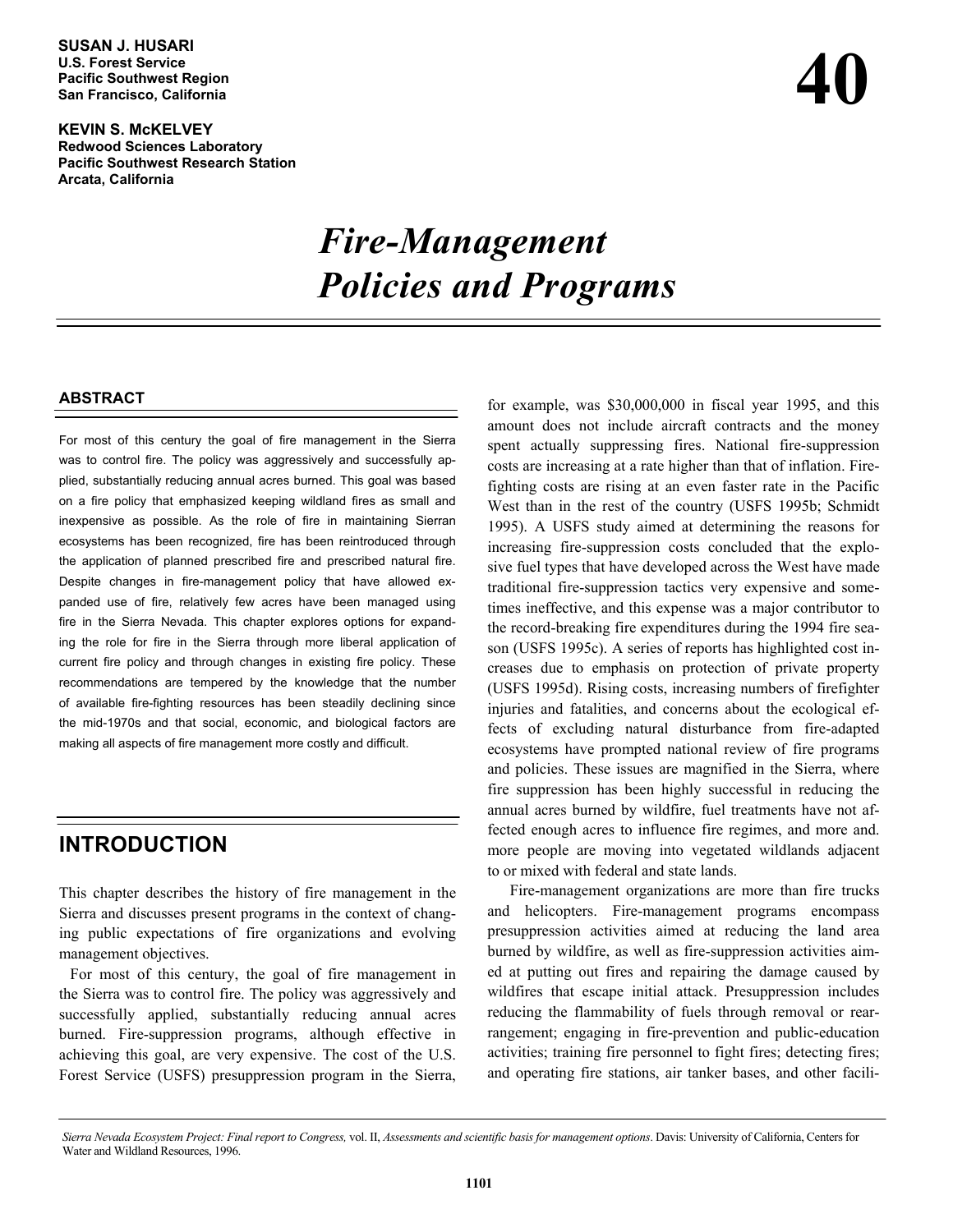ties during the fire season each year. Fire-suppression includes fire-fighting activities and emergency rehabilitation of burned areas.

Five agencies have fire-management responsibilities in the Sierra Nevada: the California Department of Forestry and Fire Protection (CDF), the USFS, the Bureau of Land Management (BLM), the National Park Service (NPS), and several Native American tribes. All the fire agencies cooperate closely. Many dispatch or coordination centers in the Sierra dispatch resources from more than one agency in the vicinity. Wildland fire fighting in the Sierra is conducted using the "closest forces" concept, where the fire-fighting resources closest to the fire are dispatched, regardless of agency. Actual protection boundaries between the larger agencies were set through a process called balancing of acres in 1990. These boundaries redistribute protection responsibilities to ensure that fire-suppression resources are used most efficiently. The balancing of acres also reorganized responsibilities to avoid the need for reimbursement among agencies for initial-attack fire protection. As a result, each agency provides fire protection on lands in the other agencies' jurisdictions. Each agency has responsibility for prescribed burning in its own jurisdiction. Local government, in the form of fire districts and through CDF contracts, is responsible for structural fire protection within their areas within the State Responsibility Area. Many local fire departments also participate in suppression of wildland fires.

Inherent differences in the missions of fire-fighting agencies affect their fire-management programs. The California Department of Forestry and Fire Protection provides fire protection primarily for private lands with roads. CDF has the highest percentage of wildlands mixed with structures (urban intermix or interface lands) in its protection area. CDF protects much of the lower-elevation lands in the Sierra foothills as well as large areas of private timberlands. These lands dry earliest and have the longest fire season (McKelvey and Busse 1996). CDF also protects state parks and other stateowned lands. CDF works closely with the Office of Emergency Services and rural fire departments. Fire-suppression strategies, tactics, and activities are influenced by state statutes, the types of vegetation in the CDF protection area, access, and the need to protect lives and private property. CDF conducts prescribed burns cooperatively with landowners through the vegetation-management program.

The national forests in the Sierra Nevada range from the foothills through the high-elevation zone. The USFS manages most of the publicly owned timber-producing belt in the Sierra Nevada. Fire-management activities are conducted to meet the objectives outlined for the various management areas in each forest's land- and resource-management plan. The forests are managed with many objectives in mind, from recreation, cattle grazing, scenic values, and water quality to late successional forests, wilderness, timber harvest, and wildlife habitat. The varied land uses and management objectives result in a variety of fire-management strategies for each forest.

Fire-suppression strategies, tactics, and activities are influenced by vegetation type, management objectives, proximity, to development, private/public ownership patterns, elevation, and other factors. The forests have large fire-management programs that include fire-suppression, fuels management, and a small amount of prescribed natural fire.

Four national parks fall within the Sierra Nevada Ecosystem Project (SNEP) analysis area. These four areas--Yosemite National Park, Sequoia National Park, Kings Canyon National Park, and Lassen Volcanic National Park-are managed primarily for their wilderness, ecological, and recreational values. Most of the park acreage is inaccessible by road. The national parks put great emphasis on restoring natural processes, including fire. The parks have complex fire-management programs that include fire suppression, prescribed burning, and prescribed natural fire.

The BLM protects lands on the southern end and the east side of the Sierra Nevada range, outside the core SNEP area. The agency has protection responsibilities east of the Sierra in the Susanville area. Most of the protection area is in Great Basin vegetation types. The BLM has a complex fire-management program that includes fire suppression and prescribed burning.

Native American lands are protected by either the USFS or the BLM through agreements or contracts. None of the tribes in the Sierran area maintain separate fire-fighting organizations. Activities include fire suppression and vegetation management.

### **EVOLUTION OF FIRE-SUPPRESSION POLICY**

One of the fundamental purposes for establishing forest reserves (the original name given to the national forests) and . national parks was to provide organized fire protection for public lands. The *Forest Reserve Use Book* issued in 1905 listed protection of reserves from fire as one of the three duties of forest officers. Disastrous fires in 1910 claimed eighty-five lives and burned 1,011,750 ha (2.5 million acres) in the northern Rocky Mountains (Cermak 1988). The 1910 fires focused emphasis on fire control nationally. During the same time period, California was the site of a nearly two-decade debate over the application of "light burning" as a management tool in forests and rangeland. This debate was resolved in favor of aggressive fire control. The USFS quantified its fireprotection mission in 1926 by adopting the objective of controlling all fires at 4 ha (10 acres) or less. Wildfires were to be suppressed, minimizing the costs of fire suppression and resource loss. These concepts were the basis of fire suppression in the National Park Service as well. The USFS sought to strengthen its fire-protection policy by adopting the "10 AM Policy" in 1935. If aggressive initial attack did not control a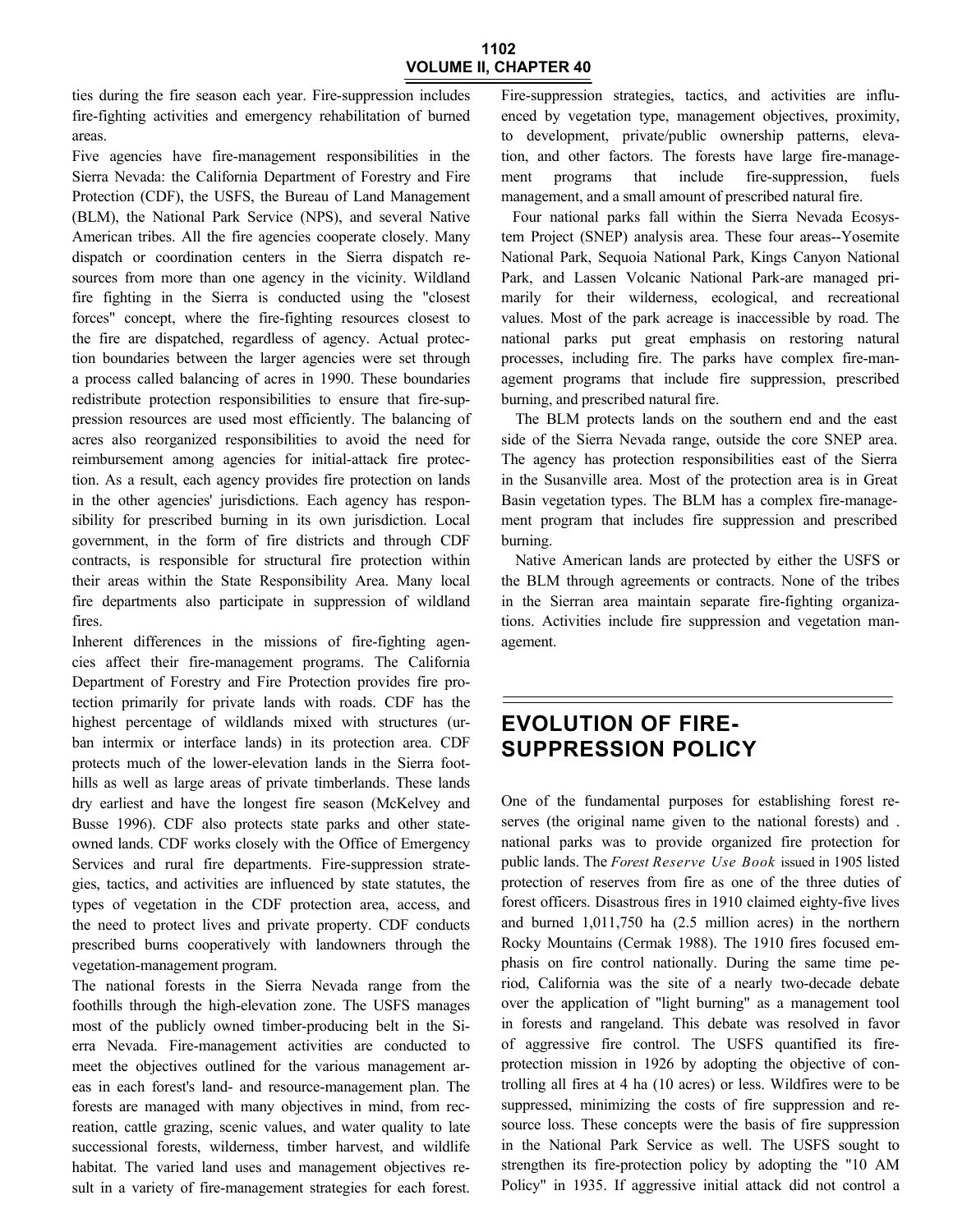fire, then enough fire-fighting resources would be assigned to control it by 10 A.M. the next day. The policy was simple, was easy to understand, and provided clear direction. The developers of the 10 A.M. policy considered it consistent with the objective of minimizing fire-suppression costs and resource damage because they expected suppression costs to decrease if all fires were attacked aggressively.

In 1971 the USFS adopted a 10-acre control plan for 90% of all fires as a planning objective. Rising fire presuppression and suppression costs and the need to link fire protection with land-management planning led to the replacement of the 10 A.M. policy in 1978. Terminology changed from fire control to fire management. The new fire-management policy directed fire managers to minimize fire-suppression costs and damage consistent with land and resource objectives. It defined appropriate suppression response (ASR) as a range of suppression strategies. These strategies-called contain, confine, and control-were to be employed to accomplish a cost-effective response to fires that escaped initial attack. ASR implies that the most cost-effective response might deviate from a suppression philosophy that emphasized keeping *all* fires small.

Starting in 1983, ASR was expanded to allow the federal agencies to use confine, contain, or control strategies during initial-attack fire fighting. The NPS requires a rationale for the use of a strategy other than control during initial attack. The USFS requires justification (completion of a fire situation analysis, or FSA) if a fire is managed for more than a single burning period without being considered to have escaped. At a minimum the FSA must include a decision analysis that considers expected suppression cost, damage, and the probability of success or failure. If it is determined that the initial action response does not meet or is anticipated not to meet established fire-management direction minimizing firesuppression cost and damage from fire, the fire is declared an escaped fire.'

### **PRESENT FIRE-SUPPRESSION POLICY**

The fire-suppression programs pursued by fire-management agencies have limited the number of fires that escape initial attack. Nationally, only 2% of all fires in USFS jurisdiction required large-scale suppression efforts in 1994. Ninety-four percent of the total burned acres resulted from 2% of the fires (USFS 1995a). The California Department of Forestry and Fire Protection estimates a similar success rate in suppressing wildfires in the CDF protection area.

The National Park Service, Bureau of Land Management, and national forests have similar fire policies. These policies are likely to be further standardized in response to the recent federal wildland fire policy review recommendations. The objective of fire suppression in the NPS is to "suppress wildfires at minimum cost consistent with values at risk while minimizing the impacts from suppression activities" (NPS 1990b). The BLM policy states that "wildfire losses will be held to the minimum through timely and effective suppression action consistent with the values at risk." The USFS manual states that "the objective of fire suppression is to safely suppress wildfires at minimum cost consistent with land and resource management objectives and fire management direction as stated in fire management action plans" (USFS 1994b). The goal for fire control on CDF lands is "to detect, respond to and control each fire occurring in or threatening State Responsibility Area (SRA) at a size that will hold net damages to resources and exposed life and property to a minimum" (CDF 1986). All four agencies recognize confine, contain, and control strategies as appropriate suppression strategies for managing escaped fires. The NPS and USFS define the strategies slightly differently. ASR is a continuum of fire strategies from monitoring through control. Figure 40.1 contrasts the NPS and USFS definitions of confine, contain, and control. BLM and CDF policy manuals do not include definitions.

Present NPS and USFS directions specifically prohibit the use of wildfire to meet resource-management objectives. This interpretation is based on the philosophy of economic efficiency adopted in 1928, which directed that fires must be suppressed using the alternative that cost the least and most effectively reduced resource loss. Fires are managed to minimize cost and damage without considering their benefits to the resource.

#### **FIGURE 40.1**

**Definitions for confine, contain, and control in the NPS and USFS.** 

#### *Confine:*

- NPS: To restrict the wildfire within determined boundaries established either prior to, or during the fire. These identified boundaries will confine the fire, with no action being taken to put the fire out.
- USFS: To limit fire spread within a predetermined area principally by use of natural or preconstructed barriers or environmental conditions. Suppression actions may be minimal and limited to surveillance under appropriate conditions.

#### *Contain:*

- NPS: To restrict a wildfire to a defined area. using a combination of natural and constructed barriers that will stop the spread of the fire under the prevailing and forecasted weather conditions, until out.
- USFS: To surround a fire, and any spot therefrom, with a control line as needed, which can reasonably be expected to check the fire's spread under prevailing and predicted conditions.

#### *Control:*

- NPS: To aggressively fight a wildfire through the skillful use of personnel, equipment and aircraft to establish fire lines around a fire to halt the spread and to extinguish all hot spots, until out.
- USFS: To complete the control line around a fire, any spot fires therefrom, and any interior islands to be saved; to burn out any unburned area adjacent to the control line, until the line can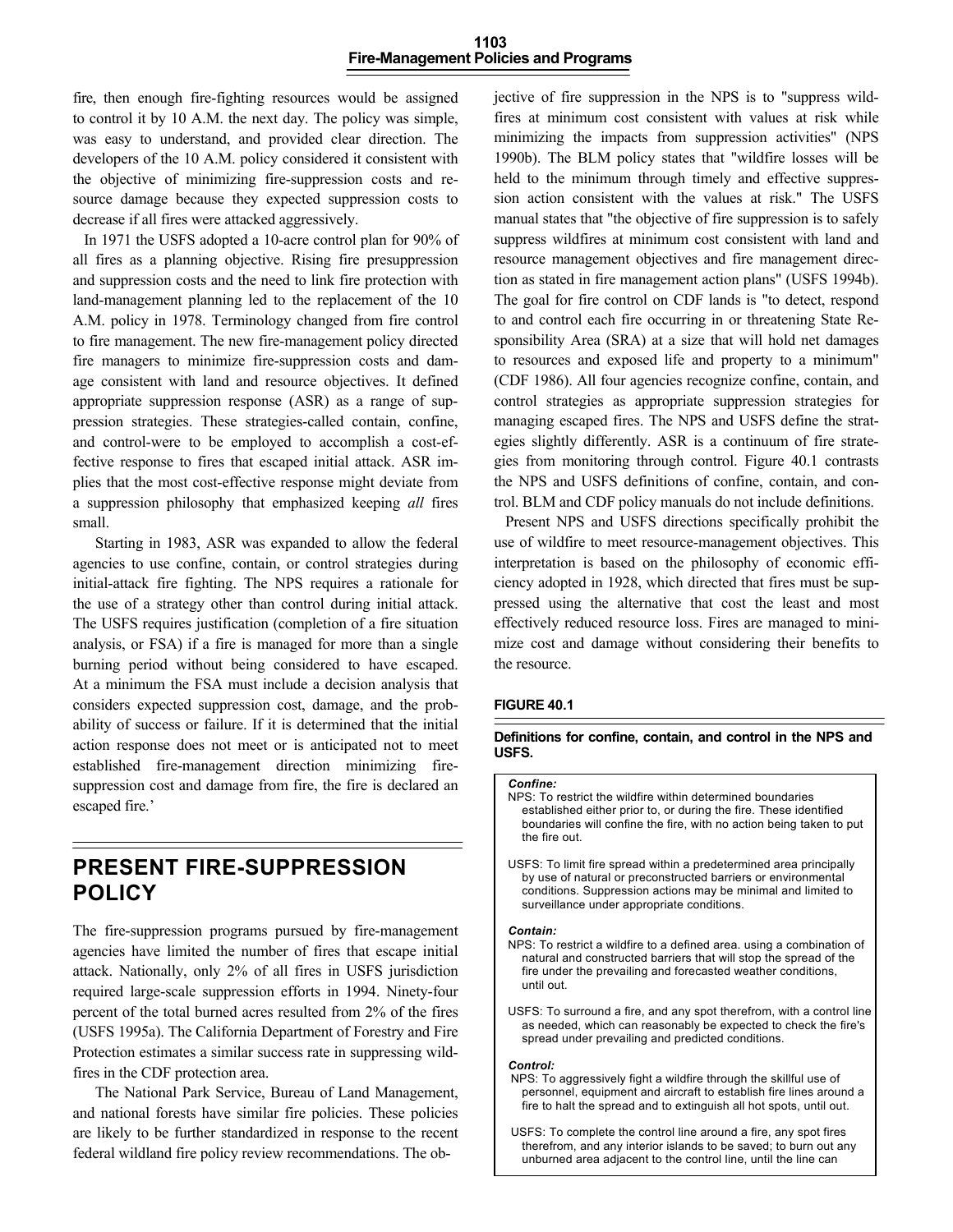#### **TABLE 40.1**

### **IMPLEMENTATION OF FIRE-SUPPRESSION POLICY IN THE SIERRA NEVADA**

The four national parks and the nine national forests in the Sierra Nevada have had the option of applying appropriate suppression response since 1978. The degree to which the flexibility inherent in ASR is exercised is highly variable in the Sierra Nevada, both within and among agencies. The application of fire-management policy by the various agencies in the Sierra Nevada could be summarized as follows: CDF has a rigid fire-suppression policy that is applied flexibly. The USFS and BLM have flexible suppression policies that are applied conservatively. The NPS has a flexible fire-suppression policy applied liberally.

The 1986 fire-management plan for the California Department of Forestry and Fire Protection establishes an objective of controlling all fires during initial attack on CDF's jurisdiction. Appropriate suppression response is allowed on fires that have escaped initial attack.

The forest plans for the Inyo, Tahoe, and Lassen National Forests and the Lake Tahoe Basin Management Unit allow use of ASR on all fires on forest land. The Eldorado, Sierra, Sequoia, and Stanislaus National Forests allow the use of ASR in wilderness and in high-elevation areas of the forests but specify control in other portions of the forests. The Modoc National Forest has used ASR since 1971 in the Big Sage Management Unit. The Plumas forest plan specifically prohibits the use of any suppression strategy other than control anywhere on forest land and at any stage of fire suppression.

The fire-management plans for Sequoia and Kings Canyon National Parks, Lassen Volcanic National Park, and Yosemite National Park allow use of ASR for any fire in any location.

Reading plans and policies alone does not give an accurate picture of how and where fires are suppressed in the Sierra Nevada. Forest plans, fire-management plans, and other documents describe the options available to the fire manager but do not explain how often each strategy is applied. The way in which the plans are carried out varies from place to place. The differences in application of initial-attack strategies are displayed in table 40.1. As can be seen, there seems to be little relationship between what is written in the plans and what is applied. Although confine and contain strategies are allowed, they are not frequently employed, since the manager generally opts for the control strategy.

In discussing the application of policy in the Sierra Nevada, fire managers listed the following reasons for selecting confine and/or contain initial-attack strategy on federal lands in the Sierra:

Confine or contain is used to reduce fire-suppression impacts and costs, particularly in wilderness. This also reduces rehabilitation costs.

**Estimated use of confine, contain, and control strategies for fire suppression during initial attack in Sierran forests and parks, through 1994, listed by percentage of total wildfires (survey of Fire Management Officers of parks and forests conducted for this chapter).** 

| Unit                              | Percentage<br>Confine | Percentage<br>Contain | Percentage<br>Control |
|-----------------------------------|-----------------------|-----------------------|-----------------------|
| Fldorado National Forest          | 5                     | 5                     | 90                    |
| <b>Inyo National Forest</b>       | $35^{\circ}$          |                       | 65                    |
| Lake Tahoe Basin                  | 1 <sup>a</sup>        |                       | 99                    |
| Lassen Volcanic                   | 10                    | 20                    | 70                    |
| <b>National Park</b>              |                       |                       |                       |
| Lassen National Forest            | 1 <sup>a</sup>        |                       | 99                    |
| Modoc National Forest             | 23                    |                       | 76                    |
| <b>Plumes National Forest</b>     | O                     | O                     | 100                   |
| Seguoia and Kings                 | $17^a$                |                       | 83                    |
| Canyon National Parks             |                       |                       |                       |
| Seguoia National Forest           | O                     | n                     | 100                   |
| Sierra National Forest            | $2^a$                 |                       | 98                    |
| <b>Stanislaus National Forest</b> | 0                     | n                     | 100 <sup>b</sup>      |
| Tahoe National Forest             | 1ª                    |                       | 99                    |
| Yosemite National Park            | $5^{\mathsf{a}}$      |                       | 95                    |

<sup>a</sup> Confine or contain.<br><sup>b</sup> All fires are controlled except lightning fires in the Emigrant Wilderness. However, an amendment to the Stanislaus National Forest forest plan allowed use of confine and contain strategies in other areas starting in 1995.

Confine or contain may be selected because of firefighter safety concerns. Fires may be confined or contained when inaccessible to firefighters, such as those located on cliffs or in steep drainages.

Confine or contain may be selected if the fire is confined by natural barriers to a small area of continuous fuels that will burn and go out.

Confine or contain may be selected for some fires when resources are needed for higher-priority fires.

Confine or contain may be selected when no resource damage is expected.

Confine or contain may be selected when fewer fire-fighters can accomplish the job of suppression over more time. The fire gets larger, but fewer firefighters are committed, though they may be on the fire for a longer period. For example, a single crew may take several days to suppress a fire at a larger final size using ASR, as compared to several crews controlling the fire at a small area. This may be chosen either because fire-fighting resources are scarce or to minimize suppression costs.

Federal fire managers listed these limitations to applications of appropriate suppression response in the Sierra Nevada:

Mixed ownership patterns occur in many areas of the Sierra Nevada. For example, much of the Tahoe National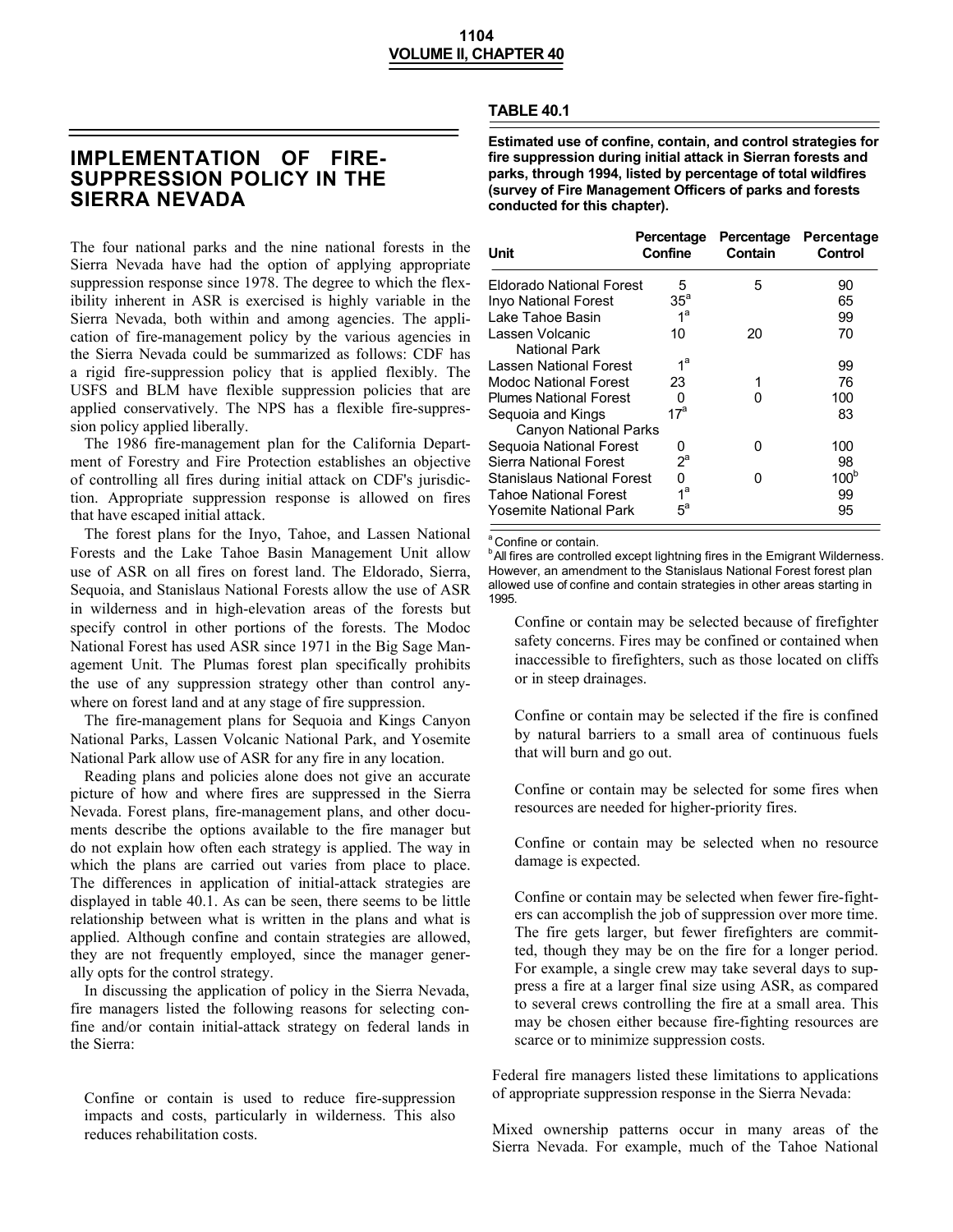Forest is a checkerboard pattern of sections in public and private ownership. Aggressive initial-attack and control strategies are used because of risk to private land.

Many areas of the Sierra Nevada have continuous, homogeneous fuels with few of the natural barriers or fuel type changes that provide opportunities for application of contain or confine strategies.

Most of the area protected by CDF and much of that protected by the Forest Service is intermixed with or adjacent to homes, communities, and other development. Even a remote chance of an escaped fire is unacceptable because of the dire consequences.

Many areas of the Sierra Nevada are subject to frequent and unpredictable severe fire weather patterns.

The Sierra's Mediterranean-type climate (wet winters and long, dry summers) results in a lengthy fire season with few breaks in the fire danger.

Managers and firefighters do not want to take on additional risk associated with some fire-management strategies.

The concept of appropriate suppression response is poorly understood. Most fire managers have not received training in its application or in matching tactics to any strategy except control.

There is no incentive or encouragement to apply the full range of appropriate suppression response.

Long-term management of wildfires is discouraged because it ties up fire-fighting resources that could be used on other incidents.

Control strategies are generally viewed as the least costly suppression response for fires in the Sierra Nevada, given the restricted definition of cost that fire managers use in selecting fire-suppression alternatives. Many lightning fires start under low to moderate burning conditions and spread slowly. It is consistently less expensive to assign a fire crew to put a fire out when it is confined to a single tree than it is to pay to monitor the same fire for a longer period in a containment or confinement mode. Fires in red fir, lodgepole pine, or upperelevation mixed conifer forests spread slowly at first. The litter is tightly packed and burns slowly, at low intensity. Dense canopies shelter the fire from the wind and from the direct rays of the sun. These vegetation types are also under snow for a longer period and at higher elevation where the fuels dry slowly and the fire season is shortened. Such fires can be extinguished easily and inexpensively when they are small. Fire managers recognize the lower risk associated with these fires but cannot justify allowing them to get larger because of the requirement to select the least-cost-plus-loss suppression

alternative. As a result, most wildfires that burn in locations and under conditions that would produce results most similar to those that occurred under historic conditions are suppressed at small size.

Fires initiate and spread rapidly in fuel types with light, quick-drying fuels or with more-open canopies that allow wind and sunlight to reach the surface litter. In the Sierra Nevada these types include ponderosa pine, eastside pine, grassland, oak savanna, deciduous oak stands, lower-elevation mixed conifer, sagebrush, and chaparral. These are the same types in closest proximity to structures and other development. The risk and suppression cost of managing fires in these types limit suppression action to rapid, aggressive control.

In practice a combination of several fire-suppression strategies may be applied to a single fire. Fire managers and members of specialized Incident Management Teams agree that a single fire-suppression strategy is rarely applied on a large fire. One flank may be allowed to run into rocks, another may be contained by a river, and a third, adjacent to structures, may be controlled by direct or indirect methods. There are, however, only three examples of large fires in which the contain or confine strategy has been selected in the Escaped Fire Situation Analysis (document that describes the selected suppression alternative) on Sierran forests in the last ten years. Control strategies have been used to suppress all large fires on the Eldorado, Lassen, Sequoia, Plumas, Tahoe, and Stanislaus National Forests in this time period. Confine or contain has been used regularly on escaped fires in national parks, especially when prescribed natural fires have been declared wildfires because of national fire emergencies or because of smoke-management concerns.

### **FIRE-SUPPRESSION TACTICS**

Once a fire strategy is selected, it can be accomplished using a variety of fire-suppression tactics. Minimum impact suppression tactics (MIST) are those fire-suppression techniques that use the minimum tool needed to do the job. They also accomplish fire suppression using methods that produce the least visual impact. Techniques include flush cutting of stumps, use of natural barriers or roads as firelines, retention of snags, narrow firelines, and other techniques that minimize the impacts of fire suppression.

Minimum impact suppression tactics are used in all four parks whenever it is safe to do so. All forests use MIST in wilderness areas. In addition, the Eldorado and Inyo National Forests and the Lake Tahoe Basin apply MIST whenever possible outside wilderness areas. Several fire managers mentioned the cost savings in reduced rehabilitation through implementing these tactics.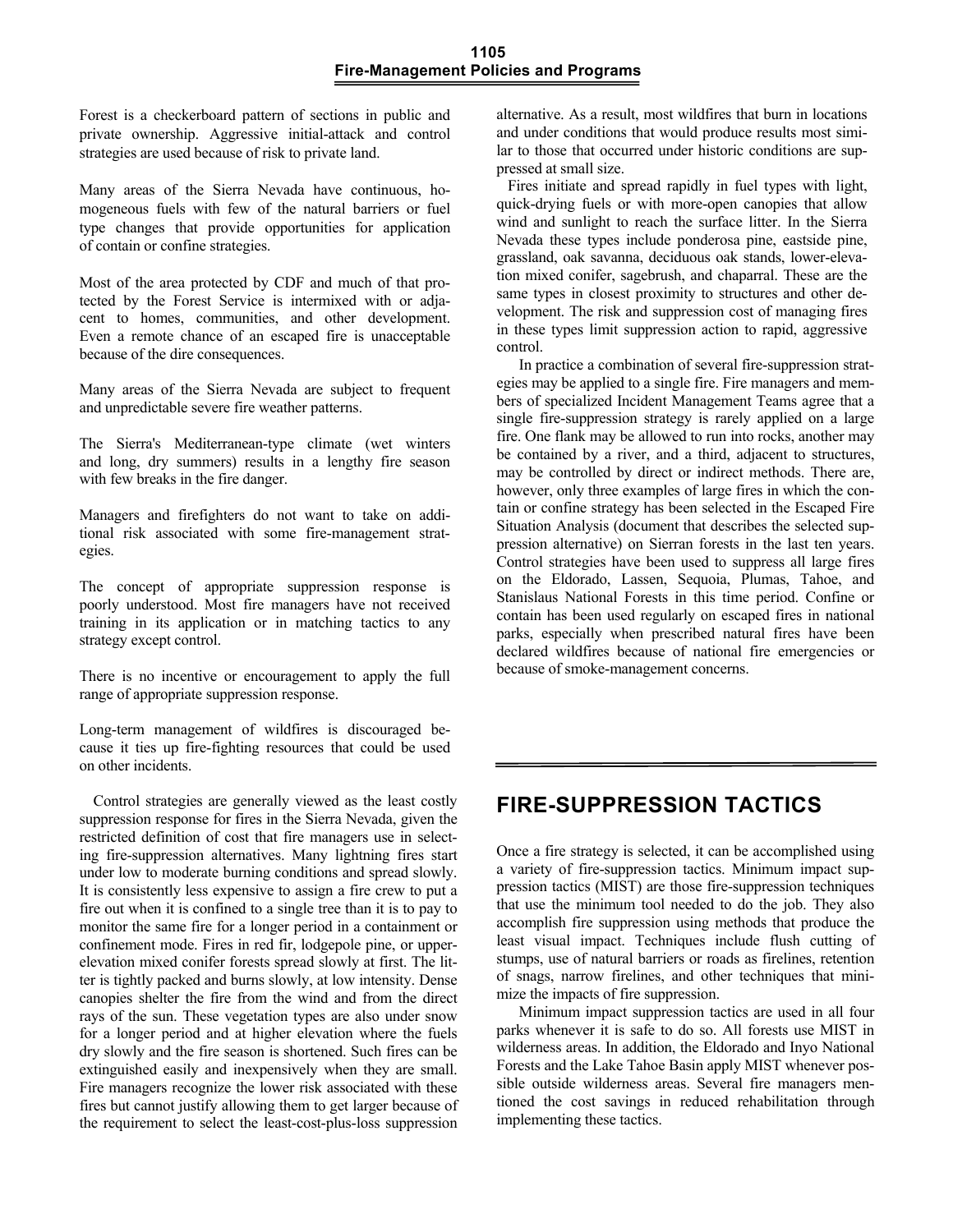## **FIRE-MANAGEMENT RESOURCES IN THE SIERRA**

There are fewer fire-management resources in the Sierra today than in past decades. For example, in 1963, the Lassen National Forest had sixteen engines, two helicopters, twelve lookouts, nine prevention units, and two air tankers. By 1995 the number of resources had been reduced by nearly half; to nine engines, one helicopter, six lookouts, three prevention units, and one air tanker. Table 40.2 displays the number of USFS resources in California from 1982 to 1995. The table lists all USFS wildland fire-fighting resources in California. Approximately a third of these USFS resources are located in the Sierra. The table illustrates the gradual decrease in the numbers of wildland fire-fighting resources during the fourteenyear period. The number of fire engines, for example, has been reduced by 12%.

Table 40.3 illustrates the number of CDF wildland fire-fighting resources in California. CDF has experienced reductions in some types of fire-fighting resources in the Sierra similar to those displayed for the USFS. The number of CDF fire engines in California has been reduced by 12% since 1970. The number of hand crews available to the CDF has increased substantially in this same period. These fire crews, from the California Department of Corrections, California Conservation Corps, and other sources, are generally not dispatched as initial-attack forces except during high fire-danger periods. They take thirty minutes to an hour to arrive at a fire.

The decrease in numbers of USFS and CDF fire-fighting resources cannot be directly linked to a decrease in the amount of presuppression funds. The presuppression budget for the Pacific Southwest region was \$96,200,000 in FY82 and \$97,800,000 in FY95, expressed in constant FY95 dollars. Nationally, USFS presuppression funding peaked in 1977 and has not increased or decreased in real dollars during the past twenty years (USFS 1995b). Adjusted for inflation the annual CDF fire-protection base budget has been relatively constant. during the period FY84/85 through FY93/94, with an average of \$310,551,384 in 1994 dollars. There are a number of reasons for the decline in available fire-fighting resources in both agencies, given the reasonably stable presuppression budget. In the USFS, there has been a decrease in the availability of project funds to pay portions of the base salaries of fire crews when they are not fighting fires. In the past, portions of fire crews' salaries and basic costs were paid to improve wildlife and fisheries habitat, build fences, thin plantations, construct fuel breaks, and clean up slash resulting from timber sales. The impact of declining project funds has been greatest on forests that had large timber-sale programs, where collections for brush disposal (dollars collected to clean up slash resulting from timber harvest) have dropped dramatically. The portion of national presuppression funding used to treat natural fuels accumulations has decreased steadily since the mid-1970s.

Table 40.2 does not fully illustrate the decrease in numbers of fire-suppression resources in the USFS because it does not include brush disposal crews. Districts formerly employed hand crews to complete slash clean up. These crews were also available to fight fires. Most of the Sierran forests had approximately one ten-person crew per district at the height of the brush disposal program in the early 1980s. Fire-fighting ability has also been impacted by the decrease in the number of USFS employees from outside the fire-fighting organization (foresters, administrators, biologists, and others) who are available or willing to fight fires. Currently, only 53% of USFS employees hold red-card qualifications, which certify them to participate on wildfires. In 1994 25% of the red-carded employees accounted for 75% of the fire-fighting efforts (USFS 1995a).

Administrative support costs have absorbed an increasing portion of fire funds because the fire program has become a

#### **TABLE 40.2**

USFS wildland fire-fighting resources in California during fiscal years 1982-95 (summarized from records on file in the regional office of the Pacific Southwest Region of the USFS).

| <b>Fiscal</b><br>Year | <b>Air Tankers</b> | <b>Helicopters</b> | <b>Air Attack</b> | <b>Hotshot</b><br><b>Crews<sup>a</sup></b> | <b>Engines</b> | <b>Prevention</b><br><b>Units</b> |
|-----------------------|--------------------|--------------------|-------------------|--------------------------------------------|----------------|-----------------------------------|
| <b>FY82</b>           | 13                 | 19                 | 8                 | 17                                         | 240            | 282                               |
| <b>FY83</b>           | 13                 | 19                 | ሾ                 | 17                                         | 228            | 245                               |
| <b>FY84</b>           | 13                 | 17                 | n                 | 17                                         | 241            | 251                               |
| <b>FY85</b>           | 13                 | 18                 |                   | 16                                         | 254            | 229                               |
| <b>FY86</b>           | 12                 | 18                 | n                 | 16                                         | 237            | 215                               |
| <b>FY87</b>           |                    | 18                 | n                 | 16                                         | 231            | 228                               |
| <b>FY88</b>           |                    | 18                 | 6                 | 18                                         | 236            | 240                               |
| <b>FY89</b>           |                    | 18                 | 6                 | 18                                         | 228            | 222                               |
| <b>FY90</b>           |                    | 18                 | 6                 | 18                                         | 228            | 222                               |
| <b>FY91</b>           |                    | 18                 |                   | 18                                         | 228            | 222                               |
| <b>FY92</b>           | 13                 | 18                 |                   | 18                                         | 228            | 222                               |
| <b>FY93</b>           |                    | 18                 |                   | 18                                         | 217            | 205                               |
| <b>FY94</b>           |                    | 18                 |                   | 18                                         | 221            | 182                               |
| <b>FY95</b>           |                    | 18                 | 6                 | 18                                         | 219            | 176                               |

<sup>a</sup>Hotshots are organized, twenty-person fire crews.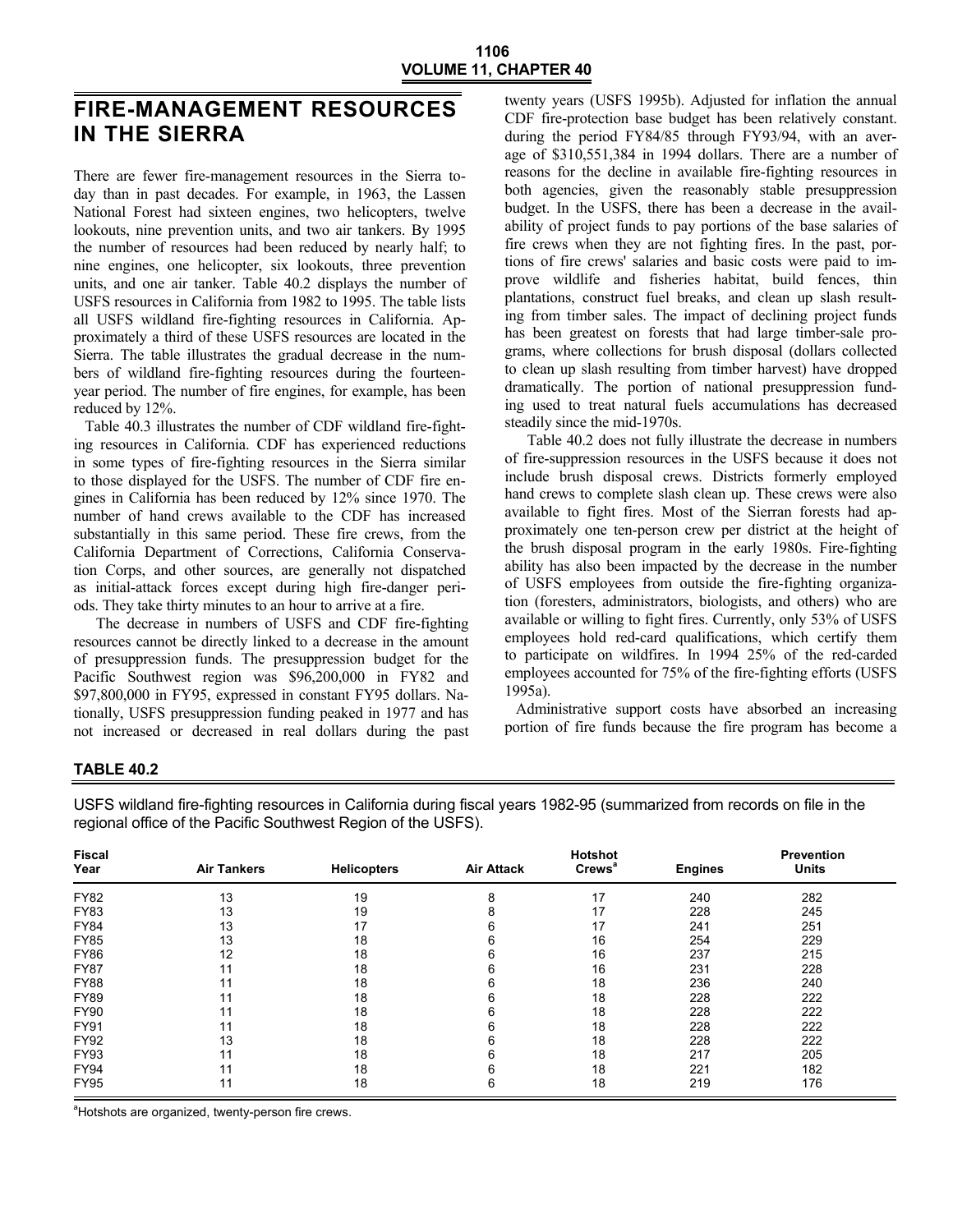#### **1107 Fire-Management Policies and Programs**

#### **TABLE 40.3**

**Air**

CDF wildland fire-fighting resources available in California from 1970 through 1994 (summarized from statistics compiled by CDF).

| Year | <b>Tankers</b> | <b>Helicopters</b>      | <b>Crews<sup>a</sup></b> | <b>Engines</b> | <b>Dozers</b> | <b>Lookouts</b> |
|------|----------------|-------------------------|--------------------------|----------------|---------------|-----------------|
|      |                |                         |                          |                |               |                 |
| 1970 | 23             | 2                       | 118                      | 387            | 58            | 78              |
| 1971 | 23             | $\overline{\mathbf{c}}$ | 114                      | 374            | 58            | 79              |
| 1972 | 23             | 7                       | 110                      | 370            | 58            | 82              |
| 1973 | 21             | 7                       | 113                      | 370            | 67            | 82              |
| 1974 | 21             | 7                       | 113.                     | 368            | 71            | 83              |
| 1975 | 21             | 7                       | 113                      | 367            | 70            | 80              |
| 1976 | 21             |                         | 113                      | 362            | 68            | 79              |
| 1977 | 21             | 7                       | 113                      | 362            | 67            | 78              |
| 1978 | 21             | 8                       | 114                      | 362            | 67            | 78              |
| 1979 | 21             | 9                       | 114                      | 355            | 55            | 78              |
| 1980 | 21             | 8                       | 132                      | 352            | 63            | 76              |
| 1981 | 21             | 8                       | 132                      | 352            | 63            | 75              |
| 1982 | 21             | 8                       | 150                      | 344            | 63            | 72              |
| 1983 | 21             | 8                       | 148                      | 344            | 63            | 72              |
| 1984 | 21             | 8                       | 153                      | 344            | 63            | 72              |
| 1985 | 21             | 8                       | 157                      | 344            | 63            | 72              |
| 1986 | 21             | 8                       | 177                      | 344            | 63            | 71              |
| 1987 | 21             | 9                       | 188                      | 344            | 63            | 71              |
| 1988 | 21             | 9                       | 206                      | 344            | 63            | 64              |
| 1989 | 21             | 9                       | 217                      | 344            | 63            | 64              |
| 1990 | 21             | 9                       | 230                      | 344            | 63            | 64              |
| 1991 | 21             | 9                       | 231                      | 338            | 58            | 33              |
| 1992 | 15             | 9                       | 184                      | 338            | 58            | 24              |
| 1993 | 19             | 9                       | 173                      | 336            | 58            | 24              |
| 1994 | 19             | 9                       | 173                      | 334            | 58            | 32              |

**<sup>a</sup>**California Department of Corrections hand crews, California Conservation Corps, and other crews.

larger percentage of the forests' organization as other parts of the organization have shrunk. Unemployment claims have risen dramatically because many temporary firefighters cannot find jobs during the off-season.

Both CDF and the USFS have experienced increasing module costs (cost to staff and operate individual pieces of firefighting equipment). Within CDF, labor costs have risen dramatically as a result of court decisions regarding the Fair Labor Standards Act. Changes in overtime pay policies have also increased costs. USFS module costs have increased because of changes in job classification and grade structure that have resulted in more highly paid employees on modules.

A discussion of the declining availability of fire-suppression resources would be incomplete without focusing on the impact of structure protection on fire-fighting resources. A recent USFS publication (1995a) states, "Forest Service manual direction for planning wildfire suppression strategies prioritizes the protection of life and private property above protecting natural resources. Suppression forces therefore protect urban values at the expense and detriment of forest ecosystem values. The result is even greater acreage of burned wildfires." This statement is echoed in the draft Federal Wildland Fire Management Policy and Program Review (1995) and the Strategic Assessment of Fire Management in the U.S. Forest Service (USFS 1995d). None of these reports have included quantitative estimates of the increased costs or the drain on wildland fire-fighting resources created by increasing demands to protect private property interspersed with wildland.

However, the California Department of Forestry and Fire Protection has defined three fire-management environments in California: undeveloped, developed, and mixed interface (CDF 1995). These categories can be used to display the degree to which development affects fire-management programs and decisions. Undeveloped lands are defined as those areas with less than one house per 160 acres located more than five kilometers from areas with a housing density greater than one house per 160 acres and arranged in contiguous blocks of 50,000 acres (20,000 ha). Developed lands include all areas of the state with a housing density greater than one house per five acres plus all areas within two kilometers of such developed areas. Mixed-interface areas are those between the developed and wildland areas. When this classification is applied to the Sierra, approximately 39.2 million acres (15.9 million ha) are undeveloped wildlands, 9.7 million acres (3.9 million ha) are developed, and 34.9 million acres (15.6 million ha) are mixed interface. The three categories are distributed across all ownerships and jurisdictions. Sierran forest fire managers estimate that the efficiency (speed at which fireline is constructed and held) of fire-fighting resources decreases by 20% to 25% in portions of the forests where demands to protect private property are high.

California has one of the most mobile, highly organized fire-suppression forces ever assembled. The pool of available manpower and equipment has, however, declined. An organization that increases its response efficiency but decreases overall manpower would exhibit the patterns we see in the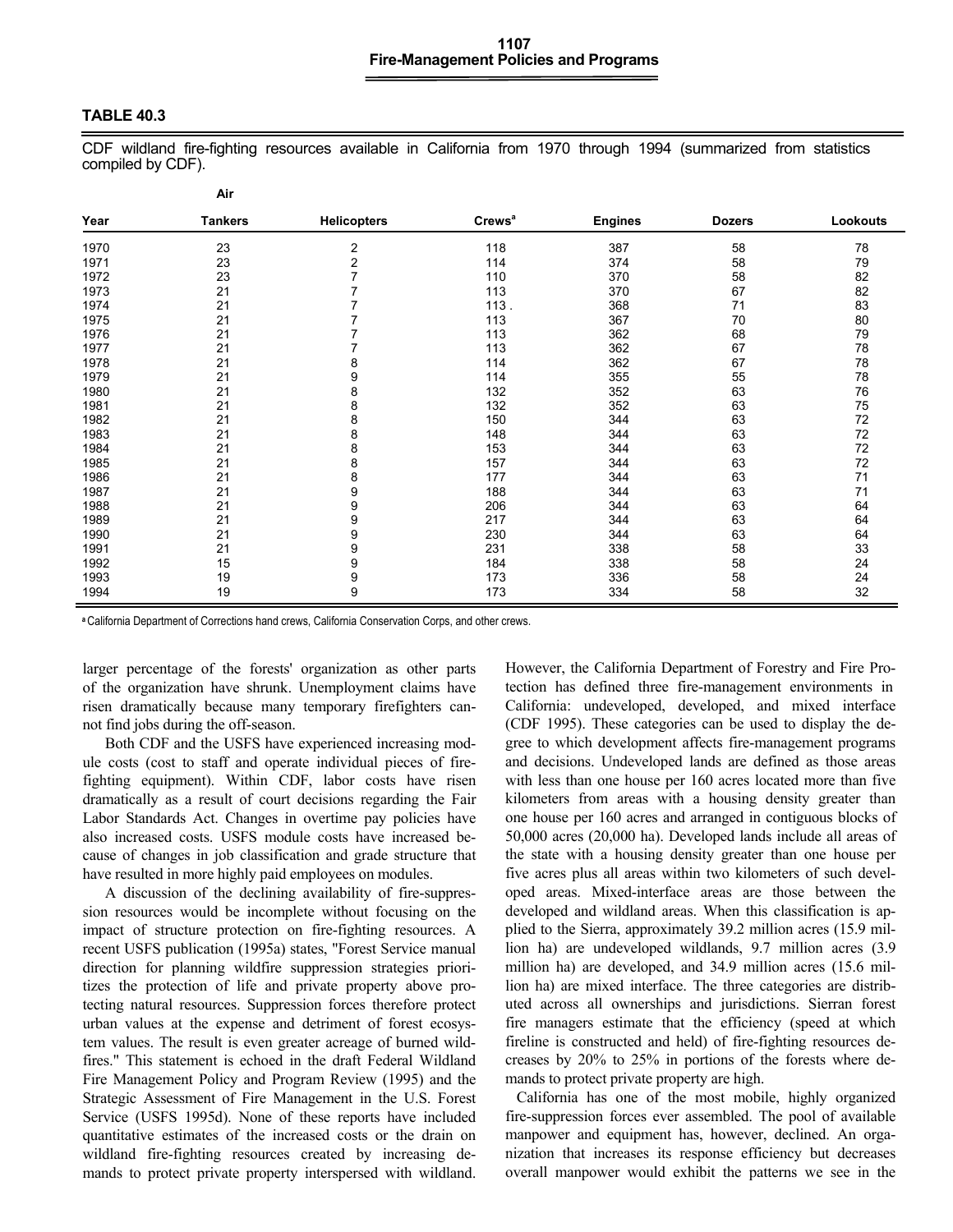Sierra Nevada: more-effective average response coupled with exhaustion under extreme circumstances (McKelvey and Busse 1996). To understand why simultaneous ignitions can create problems for fire suppression and how an organization can be effective at controlling single ignitions but fail when faced with multiple ignitions, consult the conceptual model in appendix 40.1.

### **FIRE-MANAGEMENT PLANNING**

The National Park Service emphasizes understanding fire regimes in developing fire-management plans. Restoring fire to its natural role in park ecosystems is one of the highest resource-management priorities in all four Sierran parks (NPS 1990a). The three plans divide the parks into zones: a highelevation zone where lightning fires are managed as prescribed natural fire under all but the most extreme conditions; a middle-elevation, conditional fire-management zone where prescribed fire is used to restore fuel conditions to natural range of variability and then prescribed natural fire is employed; and a suppression zone where only fire suppression or prescribed fire is employed. Full suppression zones are found around the perimeter of parks, at low elevations, and around improvements within parks. The use of prescribed natural fire is influenced, in all zones, by the national fire situation, availability of fire-fighting resources to manage a lightning-caused ignition as a prescribed natural fire, the current drought situation, and funds.

Fire is not a central issue in the current forest plans for the national forests in the Sierra Nevada. It is discussed in the context of protection of resources in the various management areas described in the plans. Although acre objectives for wildfire control were superseded by ASR in 1978 and 1984, the USFS has continued to use acre objectives (maximum firesize objectives) as a convenient method of relating forest-plan objectives for individual Management Areas to Standards and Guides for fire management, as required in forest plans. Most of the Sierran forest plans set different maximum fire-size objectives for different fire-management zones depending on fire-intensity level. For example, the Stanislaus Forest land and resource management plan may have a maximum firesize objective of 40 ha (100 acres) if the fire intensity is low but a maximum fire-size objective of 4 ha (10 acres) if intensity is high. Maximum fire-size limits of 4 ha (10 acres) are the upper limit for most of the other forests. The size limit is negotiated in the planning process through discussion of fire effects on resources and is based on the objectives of the unit, such as watershed management, timber management, or wilderness management.

The maximum fire-size objective does not exempt the fire manager from selecting a least-cost-plus-loss alternative. This brings up a fundamental point of confusion in USFS fire planning and policy: both planning and future budget requests

for presuppression (National Fire Management Analysis Sys- .tem) are based on suppression cost plus the net value change in the resource. Net value change includes consideration of both the benefits and detriments of wildfire. The combination of cost of fire suppression plus the net value change in resources (timber value, watershed values, recreation values, forage, wildlife habitat, and others) is used to justify a level of protection on each national forest, defined by the most efficient level of fire suppression. The future funding tool encourages high valuation of resources to maximize presuppression funding.

There is no mechanism within the current USFS planning system to display the effects of excluding fire from the ecosystem. Fuel management can be considered beneficial only in the sense that a reduction in suppression costs can be demonstrated. Currently, the USFS does not organize fire-management planning units around similar fire behavior types, and the fire-planning model does not allow planning for multiple ignitions.

The statewide CDF fire plan is currently being revised. The new fire plan will be based on a damage-plus-cost analysis of fire-protection performance similar to that used by the USFS. The purpose of the analysis is to provide a fire-protection system that equally protects lands of similar type. The analysis will define a level of service rating that can be used to compare, on a relative basis, the level of fire protection provided for wildland areas in California. The level of service rating will be used to set program priorities and provides a means to integrate various program elements like fire prevention, vegetation management, and engineering. Public input will be used to adjust the level of service acceptable to California residents.

### **PRESCRIBED NATURAL FIRE POLICIES AND PROGRAMS**

In 1964 the Wilderness Act recommended that fire be allowed, as much as possible, to play its natural role in wilderness. In 1968 Sequoia and Kings Canyon National Parks began a prescribed-burning program that used prescribed natural fire and management ignition. Yosemite National Park started a prescribed natural fire program in 1972. Lassen Volcanic National Park began a prescribed natural fire program in cooperation with the Lassen National Forest in 1983. All three programs were suspended for revisions called for by the Interagency Fire Policy Review Team in 1988 (Fire Management Policy Review Team 1989). The Yosemite and Sequoia Kings Canyon programs were restarted in 1990, and the Lassen program was restarted in 1994.

USFS fire-management policy was amended to allow use of prescribed natural fire in wilderness in 1971. In 1985 it was again revised to allow use of planned-ignition prescription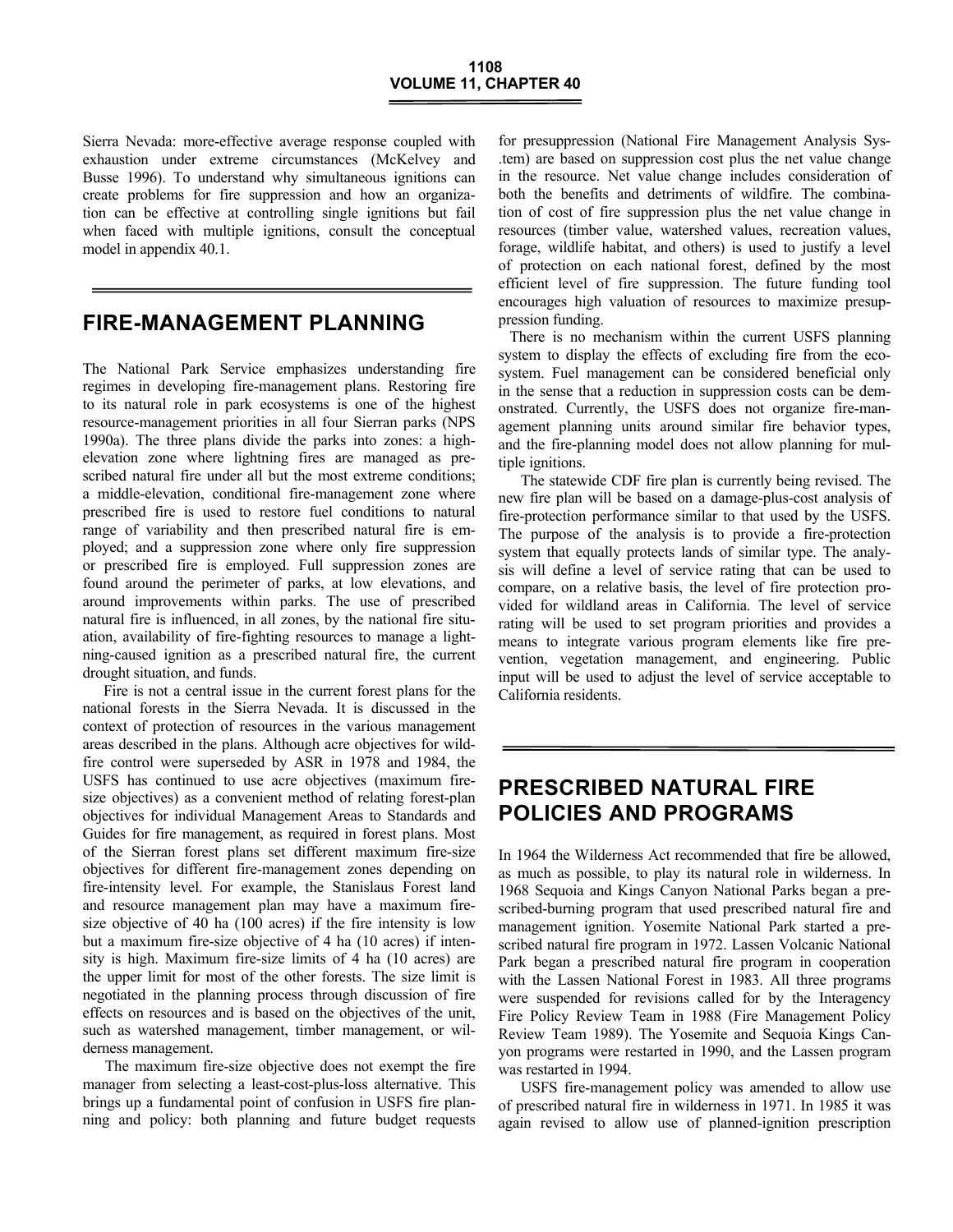burning in wilderness, under a limited set of conditions and objectives. Before 1988 there were approved prescribed natural fire programs in the Lassen National Forest's Caribou Wilderness, the Stanislaus National Forest's Emigrant Wilderness, and the Jennie Lakes Wilderness on the Sequoia National Forest. The programs were suspended after the 1988 fire season for a review of the prescribed natural fire program and fire policy. The prescribed natural fire programs in the Caribou and Emigrant wilderness areas were restarted in 1993 and 1994, respectively.

Planned prescribed-burning programs are permissible in. eighteen USFS wilderness areas in the Sierra. A combination of planned-ignition prescribed-burning programs and prescribed natural fire programs is called for in thirteen wilderness areas. Prescribed natural fire alone is called for in one wilderness area. The Lake Tahoe Basin plan allows only fire suppression in the Desolation Wilderness. The prescribed natural fire program has been taken from the planning to implementation stage in two Forest Service wilderness areas in the Sierra Nevada.

The NPS and USFS have similar wilderness fire-management policies. The fire programs for the two agencies differ in the degree to which the policies have been applied locally. Sequoia and Kings Canyon and Yosemite National Parks have had active prescribed natural fire programs for most of the last twenty-five years. Both parks have used extensive prescribed burning to restore fuel loadings and forest structure to levels within the natural range of variability. Lassen Volcanic National Park has had an active program for almost fifteen years. However, analysis of even the most successful prescribed natural fire programs (Both and Nichols 1995; Parsons 1995) indicates that these programs fall far short of duplicating the role of natural process in Sierran ecosystems. Acres burned are much fewer than the number of acres burned under historic fire regimes. Smoke-management constraints, risk to adjacent jurisdictions, or improvements and limitations on programs during periods of high wildfire activity are among the factors that have limited accomplishments. The national and state interagency preparedness plans have required that no new prescribed natural fires be managed during periods of high activity and may require that ongoing prescribed natural fires be suppressed during extremely high activity.

The plans for the Sierran national forests authorize the use of prescribed natural fire and, in most cases, managementignited fire, as shown in table 40.4. Despite program authorization in nearly every plan, only two USFS wilderness areas have prescribed natural fire programs, with a total Sierra-wide burned area of less than 40 ha (100 acres) in the entire period that the programs have been in place. No management-ignited prescribed burns have been conducted in USFS wilderness areas in the Sierra Nevada.

When surveyed, fire managers in both agencies gave the following reasons for the differences in implementation of wilderness fire-management programs between agencies:

The National Park Service has provided consistent funding for the planning and implementation of prescribed natural fire programs. Forests must use scarce project dollars for both planning and implementation. These same funds are in demand for prescribed burning outside wilderness and for other recreation and wilderness activities. There is no indication that additional dollars will be made available for managing prescribed natural fires. As a result, there is little or no incentive to develop programs.

Before 1988, the National Park Service used emergency dollars to manage prescribed natural fires. This practice was suspended in 1988 but is once again in place throughout the Department of the Interior. This mechanism provides the flexibility to allow changes in the size of the prescribed natural fire program from year to year in response to variation in the number of lightning fires. The U.S. Department of Agriculture does not use emergency fire dollars to manage prescribed natural fires, because of the department's interpretation of fiscal policy and allowable uses of emergency funds.

Yosemite and Sequoia and Kings National Parks have developed a strong research basis for implementation of fire-management strategies within the parks. The southern Sierra Nevada have been the focus of most of the dendrochronology/fire history studies conducted in the range. A fire-history study has also been conducted in Lassen Volcanic National Park and the adjacent Caribou Wilderness.

The Forest Service and National Park Service differ in philosophical basis of fire programs in wilderness. The National Park Service focus is on management of fire as a disturbance within its natural range of variability. In Forest Service wilderness, on the other hand, the emphasis has been on allowing natural processes to operate freely, without making judgments about whether the effects of these processes are good or bad. There is a subtle but important difference between managing fire freely and managing it as a process that has a distinct ecological role. The fire-management plans for the NPS areas in the Sierra include use of planned prescribed fire to reduce fuel loadings, prior to reintroduction of prescribed natural fire.

National Park Service wilderness areas are substantially larger than Forest Service wilderness areas. When comparing two areas of similar fuel and fire behavior characteristics, the risk of long-duration fires leaving the prescribed natural fire zones is reduced in a larger area. It is notable, however, that the Emigrant Wilderness, Hoover Wilderness, Yosemite National Park, Ansel Adams Wilderness, John Muir Wilderness, Sequoia and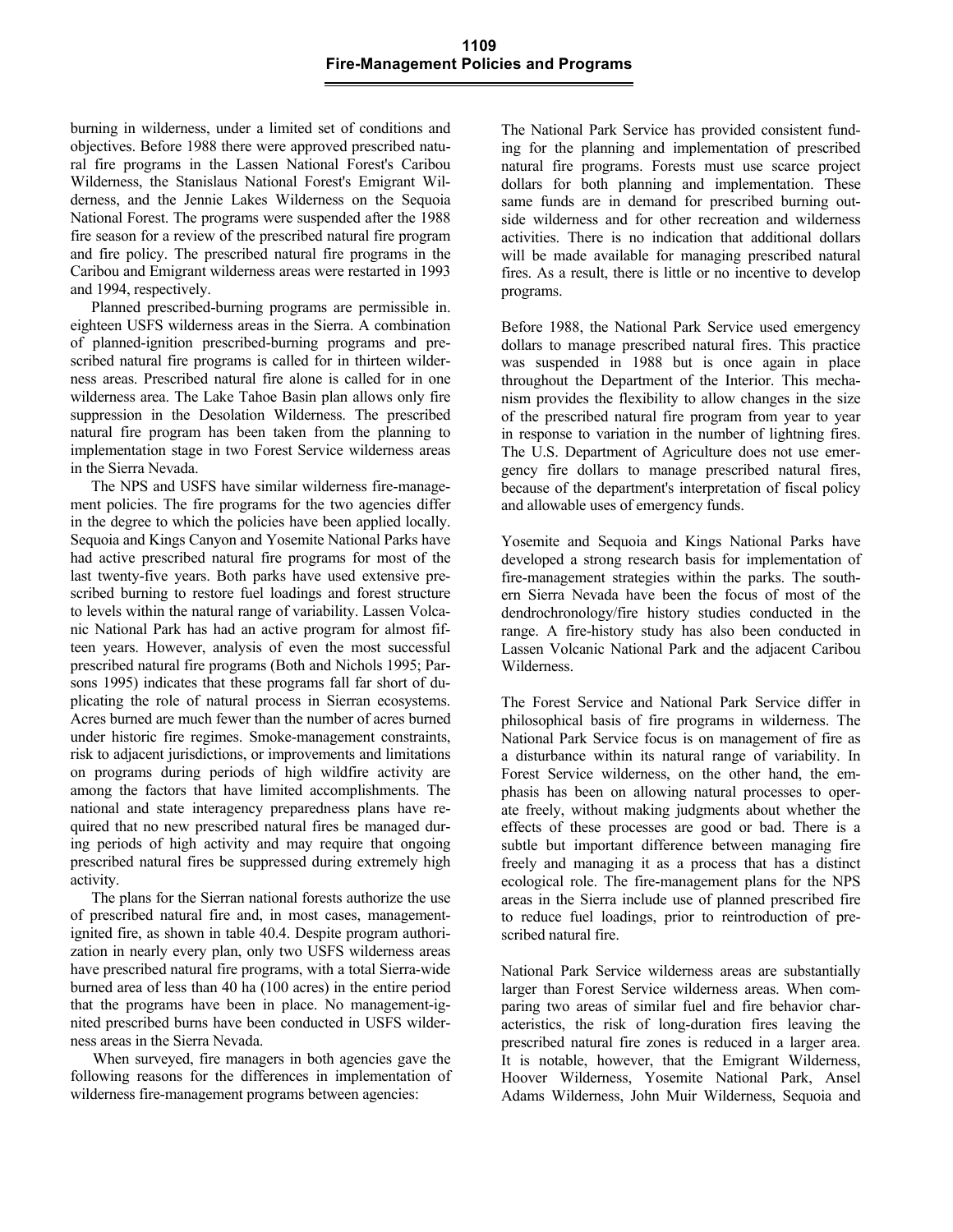#### **1110 VOLUME II, CHAPTER 40**

#### **TABLE 40.4**

Summary of wilderness fire direction in forest plans and NPS fire-management plans.

| <b>Wilderness Area</b>                | <b>Acres</b> | Forest/Park                                                  | Fire-Management Options <sup>a</sup>                                         |
|---------------------------------------|--------------|--------------------------------------------------------------|------------------------------------------------------------------------------|
| Ansel Adams                           | 228,669      | Inyo National Forest (INF),<br>Sequoia National Forest (SOF) | <b>INF 1: SOF 2</b>                                                          |
| <b>Bucks Lake</b>                     | 21,000       | Plumes National Forest (PNF)                                 | 3                                                                            |
| Caribou                               | 20,625       | Lassen National Forest (LNF)                                 | 2, approved Interagency<br>plan with Lassen Volcanic<br>National Park (LAVO) |
| Carson-Iceberg                        | 160,000      | Stanisiaus National Forest (STF)                             | 2                                                                            |
| Desolation                            | 63.475       | Eldorado National Forest (ENF)                               | 2                                                                            |
| Dinkey Lakes                          | 30,000       | Sierra National Forest (SNF)                                 | $\overline{c}$                                                               |
| Domeland                              | 94,686       | SOF                                                          |                                                                              |
| Emigrant                              | 112,191      | <b>STF</b>                                                   | 2, approved plan                                                             |
| Golden Trout                          | 303,287      | INF SOF                                                      | <b>INF 1; SOF 2</b>                                                          |
| <b>Granite Chief</b>                  | 25,000       | Tahoe National Forest (TNF)                                  |                                                                              |
| Hoover                                | 48,601       | <b>INF Toiyabe National Forest</b>                           |                                                                              |
| Ishi                                  | 41,600       | LNF                                                          |                                                                              |
| Jennie Lakes                          | 10,500       | <b>SOF</b>                                                   | 2                                                                            |
| John Muir                             | 580,675      | <b>INF SNF</b>                                               | <b>INF 1; SNF 2</b>                                                          |
| Kaiser                                | 22,700       | <b>SNF</b>                                                   | 2                                                                            |
| Lassen Volcanic                       | 79,000       | LNF LAVO                                                     | 2, approved plan                                                             |
| Mokelumne                             | 104,461      | <b>ENF STF Toiyabe National Forest</b>                       | ENF 2; STF 2; Toiyabe 2                                                      |
| Monarch                               | 45.000       | <b>SOF SNF</b>                                               | SOF 2; SNF 2                                                                 |
| Sequoia and Kings Canyon Parks (SEKI) | 736,584      | <b>SEKI</b>                                                  | 2, approved plan                                                             |
| South Sierra                          | 63,000       | <b>SOF INF</b>                                               | SOF 1; INF 1                                                                 |
| South Warner                          | 70,385       | <b>Modoc National Forest</b>                                 | 2                                                                            |
| <b>Thousand Lakes</b>                 | 16,335       | LNF                                                          | 2                                                                            |
| Yosemite National Park (YOSE)         | 677,600      | <b>YOSE</b>                                                  | 2, approved plan                                                             |

<sup>a</sup>1 indicates planned ignition only; 2 indicates planned ignition and prescribed natural fire; 3 indicates prescribed natural fire only.

Kings Canyon National Parks, Monarch Wilderness, Jennie Lakes Wilderness, and Golden Trout Wilderness, when grouped, form a 3 million acre unit where consistent prescribed-fire programs could be developed. At the present time, agreements are in place to allow prescribed natural fires to cross agency boundaries between Lassen National Park and the adjoining Caribou Wilderness on the Lassen National Forest and between Yosemite National Park and the Emigrant Wilderness. These agreements have not been used to date.

### **PRESCRIBED-FIRE PROGRAM AND POLICY**

The objectives for application of management-ignited prescribed fire vary between agencies, but the policies, planning requirements, and implementations are very similar. The Federal Wildland Fire Management Policy and Program Review Team (1995) recommends that policy concerning prescribed fire be standardized for all federal agencies. The revised policy statement reads, "Wildland fire will be used to protect, maintain, and enhance resources, and be allowed to function, as nearly as possible, in its natural ecological role."

Each agency requires the completion of a prescribed-burn plan for each prescribed burn. The plans describe quantifyable objectives for the burn, the burning prescription designed to meet the objective, the organization that will accomplish the burn, the ignition plan, the holding plan, the mop-up plan, and the contingency plan should the burn escape. The burn plan also describes smoke-management requirements, monitoring requirements, and values at risk.

The effectiveness of the prescribed-fire program in the Sierra is limited chiefly by the scale at which it is currently applied. As an example, table 40.5 shows the extent of recent and planned burning in the Sierra Nevada forests. The extent of burning is negligible when compared to the historic fire regimes. Currently, 20,235 ha (50,000 acres) are burned in the Sierra each year using prescribed fire. Evidence suggests that a much greater area burned yearly under historic fire regimes (Skinner and Chang 1996). Further discussion of the prescribed-burning program and fuels-management strategies is included in Weatherspoon and Skinner 1996.

#### **CDF's Vegetation-Management Program**

In 1981 the California Department of Forestry and Fire Protection implemented a vegetation-management program (VMP) on private lands in California. The goal of the program is to reduce large, damaging wildfires by reducing fire hazards on wildlands.

CDF's intent is to realize the best mix of natural resource benefits from these lands, consistent with environmental protection and landowner/steward objectives.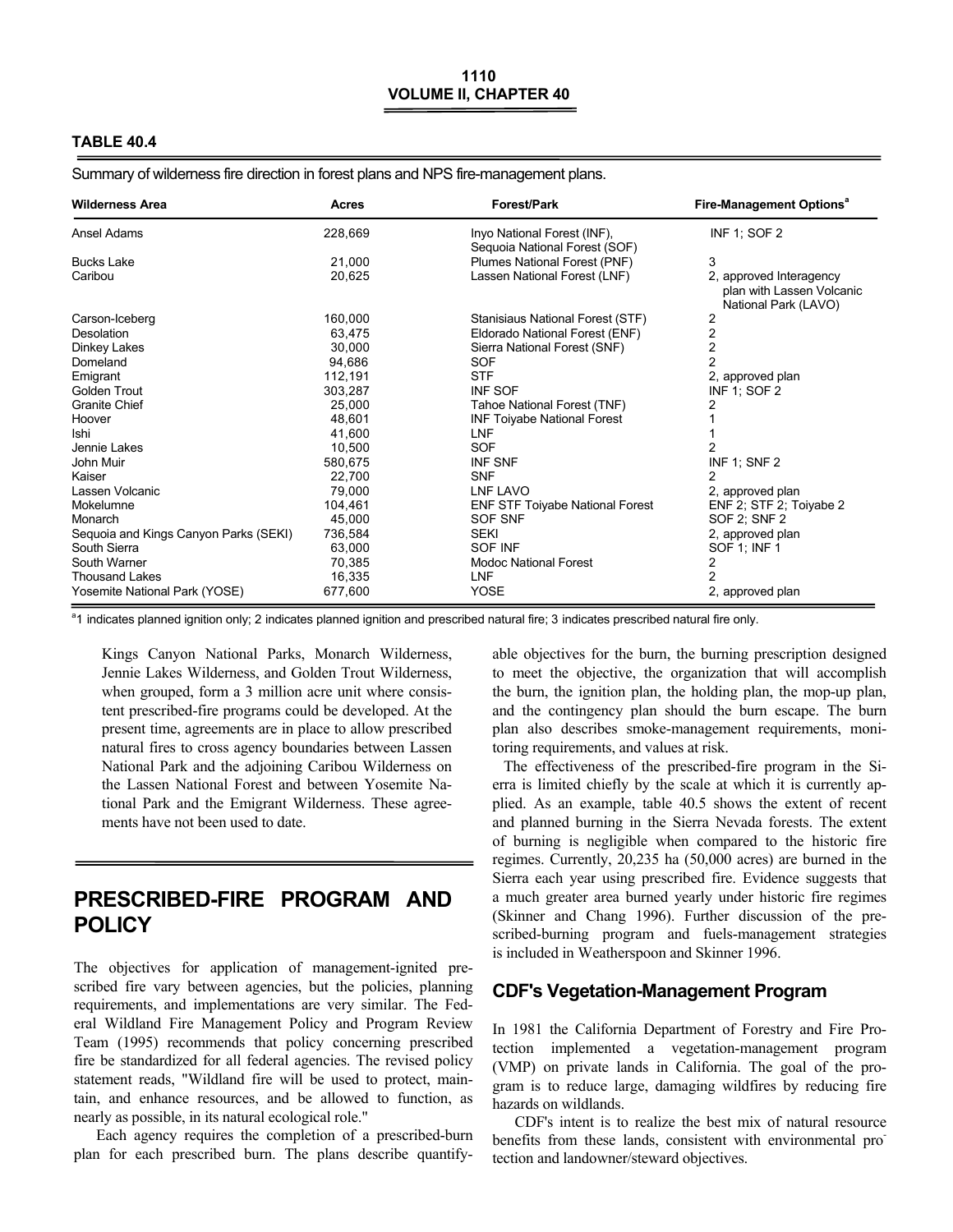The VMP identifies three broad goals:

- 1. Reduce conflagration fires.
- 2. Optimize soil and water productivity.
- 3. Protect and improve intrinsic floral and faunal values.

The VMP identifies twelve subgoals:

- 1. Reduce the number and intensity of large, damaging wildfires with corresponding savings of suppression costs.
- 2. Increase public safety.
- 3. Increase water quantity and maintain water quality from managed watersheds.
- 4. Decrease the potential for damage from flooding and siltation.
- 5. Protect and improve soil productivity, and decrease erosion over the long term.
- 6. Improve wildlife and fisheries habitat.
- 7. Improve oak woodlands through fire management and regeneration.
- 8. Establish and maintain desired plant communities.
- 9. Propagate rare and endangered plant species that are fire dependent.
- 10. Improve air quality over the long term.
- 11. Improve forage and browse for livestock.

**TABLE 40.5** 

The VMP was originally established to reduce fire hazard by treating standing brush. Since its inception in 1981, there have been 61,919 ha (153,400 acres) burned in the Sierra, an average of 4,775 ha (11,800 acres) per year.

The VMP was never intended to replace landowner burning; however, this has been a consequence in some areas. Some private landowners no longer burn vegetation because they would rather let the state assume the liability.

Currently, the VMP is being reviewed with the intent of expanding the program to include fuel types other than standing brush, for example, understory burning. Such expansion would add areas to the program that have not historically been treated. The program may also expand to include methods other than burning to accomplish its goals.

### **Costs of Prescribed Burning versus Wildfire Suppression**

Table 40.6 displays some examples of costs per acre for implementing planned prescribed burns in forests and parks. A discussion and comparison of the costs of various fire-management activities are beyond the scope of this chapter. Prescribed burning, however, is much cheaper than fire suppression, when the two are compared on a per-acre basis. For example, on the Stanislaus National Forest current firesuppression costs range from \$6,400 per acre for fires up to 1 acre in size to a low of \$1,000 per acre for fires 5,000 acres or larger. The cost per acre for underburning is \$50 per acre. Average cost per acre for suppression of wildfires in Yosemite National Park between 1970 and 1994 was \$216 to \$358 per acre compared to \$19 per acre for prescribed burning and prescribed natural fire during the same period.

Prescribed-burning costs are difficult to quantify because information collection is not standardized. Costs for differ

Number of acres burned using prescribed fire in 1993 and 1994 compared to planned future acreage per year.

| Unit                                    | <b>Acres Burned</b><br>in 1993 | <b>Acres Burned</b><br>in 1994 | <b>Future</b><br>Acres/Year |
|-----------------------------------------|--------------------------------|--------------------------------|-----------------------------|
| Eldorado National Forest                | 4,267                          | 3,235                          | 7.000                       |
| <b>Invo National Forest</b>             | 165                            | 365                            | 800                         |
| Lassen National Forest                  | 9,193                          | 6,772                          | not available               |
| Modoc National Forest                   | 2,527                          | 2,781                          | 40,000                      |
| <b>Plumas National Forest</b>           | 5,099                          | 4,443                          | 10,000                      |
| Seguoia National Forest                 | 2,452                          | 2,280                          | 11,000                      |
| Sierra National Forest                  | 1,035                          | 3.794                          | 6.000                       |
| Stanislaus National Forest              | 8,353                          | 11,587                         | 13,000                      |
| Tahoe National Forest                   | 2.725                          | not available                  | 5,000                       |
| Lake Tahoe Basin Management Unit        | 355                            | 355                            | 1,100                       |
| Sequoia and Kings Canyon National Parks | $2,851^a$                      | $1,294^a$                      | 16,000-18.000               |
| <b>Yosemite National Park</b>           | $1,075^a$                      | $3,490^a$                      | not available               |
| <b>CDF</b>                              | $11,800^{b}$                   | $11,800^{b}$                   | not available               |
| Total                                   | 51,897                         | 52,196                         |                             |

<sup>a</sup>lncludes both prescribed fire and prescribed natural fire.<br>**bAugrage figure per user for all CDF** areas in the Sierre of

<sup>b</sup>Average figure per year for all CDF areas in the Sierra combined.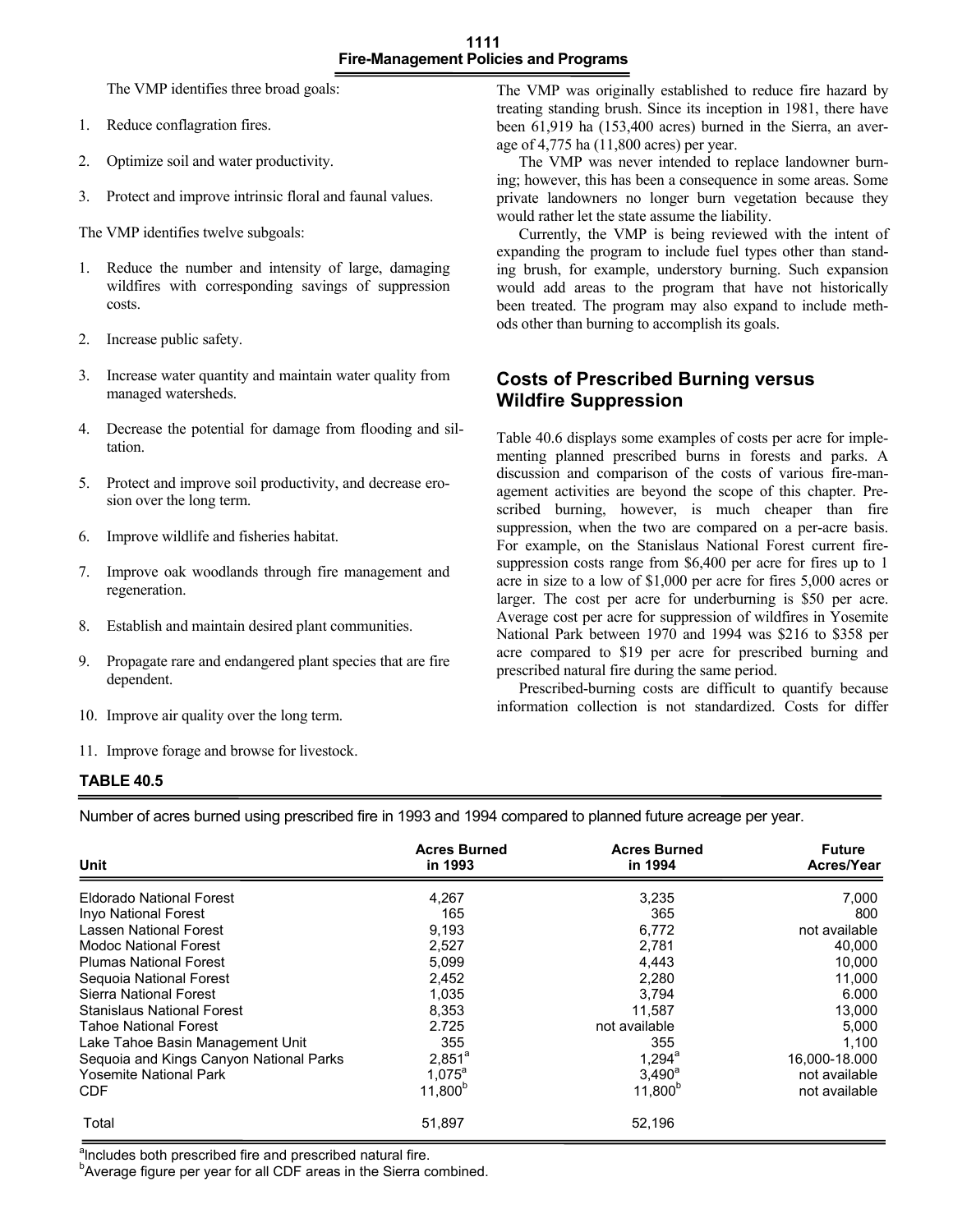#### **TABLE 40.8**

Estimated prescribed-burning costs in dollars per acre for 1995.

| Unit                                    | Underburning,<br><b>Dollars per Acre</b> | <b>Burning Plies</b><br>(Hand Plies and<br>Machine Piles),<br><b>Dollars per Acre</b> | <b>Broadcast</b><br><b>Burning of Slash,</b><br><b>Dollars per Acre</b> | Brush Burning,<br><b>Dollars Per Acre</b> |
|-----------------------------------------|------------------------------------------|---------------------------------------------------------------------------------------|-------------------------------------------------------------------------|-------------------------------------------|
| Eldorado National Forest                |                                          | 40-100                                                                                |                                                                         |                                           |
| <b>Invo National Forest</b>             |                                          | 53-111                                                                                |                                                                         |                                           |
| Lassen National Forest                  | 205-559                                  | 42-124                                                                                | 169-309                                                                 | 50-86                                     |
| Modoc National Forest                   | 80-180                                   | $30 - 75$                                                                             | 170-420                                                                 |                                           |
| Seguoia National Forest                 | 229                                      | 45                                                                                    |                                                                         | 107                                       |
| Stanisiaus National Forest              | 50                                       | 40-110                                                                                |                                                                         |                                           |
| <b>Tahoe National Forest</b>            | 450                                      | 60-100                                                                                | 650                                                                     |                                           |
| Sequoia and Kings Canyon National Parks | 22-356                                   |                                                                                       |                                                                         | 2.50-52                                   |
| <b>Yosemite National Park</b>           | 19 <sup>a</sup>                          |                                                                                       |                                                                         |                                           |

<sup>a</sup> Average value for all planned prescribed burns for 1982-88.

ent units are not necessarily comparable because they include different things. In particular, planning and prefire survey costs for endangered species or archaeological values can increase costs. Each forest, park, or ranger unit differs in the amount and degree of planning and public involvement needed for the individual project.

### **FUTURE FIRE-MANAGEMENT POLICY AND PROGRAM OPTIONS**

Land managers are struggling to reconcile ecosystem management, which emphasizes the role of natural processes in maintaining healthy ecosystems, with the tremendous success of fire suppression, which has all but eliminated the influence of fire on ecosystems. The National Park Service began its program of natural-process management in 1968 after reassessing its policy of suppressing all fires, at least partially in response to the Leopold report (Leopold et al. 1963). Both the USFS and the BLM are reassessing the role of fire in California's ecosystems through ecosystem-management efforts. Manley and her colleagues (1995) have recommended that fire frequency, intensity, size, and seasonality be used as key environmental indicators of ecosystem health in the national forests of California. Two recent reports have dealt with this emerging dilemma on a national, interagency scale. The USFS recently issued a strategic assessment of its fire-management programs (USFS 1995d) recommending a shift from the traditional focus on fire suppression and control to true fire management. A review of the federal wildland fire-management policy and program, undertaken in light of the severe 1994 fire season, highlighted needed changes in federal fire policy. The report recommends that federal agencies standardize their fire-management policies, taking into consideration the role of fire as an essential ecological process and

natural change agent (Fire Management Policy and Program Review Team 1995).

Possible changes in fire-management programs in the Sierra Nevada fall into two categories: those possible under current policy, especially if additional funding were made available, and changes possible if policy were altered.

#### **Changes Possible under Current Policy**

The agencies responsible for fire management in the Sierra Nevada must cooperate to take full advantage of the present flexibility in fire-management policy. Under current policy the prescribed natural fire program could be expanded to all suitable wilderness areas and to many high-elevation areas outside wilderness. Consistent prescriptions and programs across jurisdictions for both prescribed natural fire and planned prescribed fire would reduce perceived risk and cost, because fires would not be suppressed along some jurisdictional boundaries.

The four agencies in the Sierra Nevada have the complementary skills in all areas of fire management needed to implement a more effective overall program. For example, the NPS has the most experience managing and restoring natural processes in Sierran ecosystems. The USFS has the greatest experience using mechanical methods to reduce fuels. CDF has experience protecting private lands and structures. BLM has specialized in rangeland burning. They must work together more closely, especially in the planning phase.

The agencies must also consider the organizational structures best suited to the changing role of fire management. Several recent documents have emphasized the difficulty of linking fire-management objectives to resource- or ecosystemmanagement objectives, if the fire-management organizations specialize in fire suppression and emergency response at the expense of vegetation management, fuels management, or fire planning.

Forests, BLM areas, and parks could reexamine the opportunities to fully exercise appropriate suppression response. It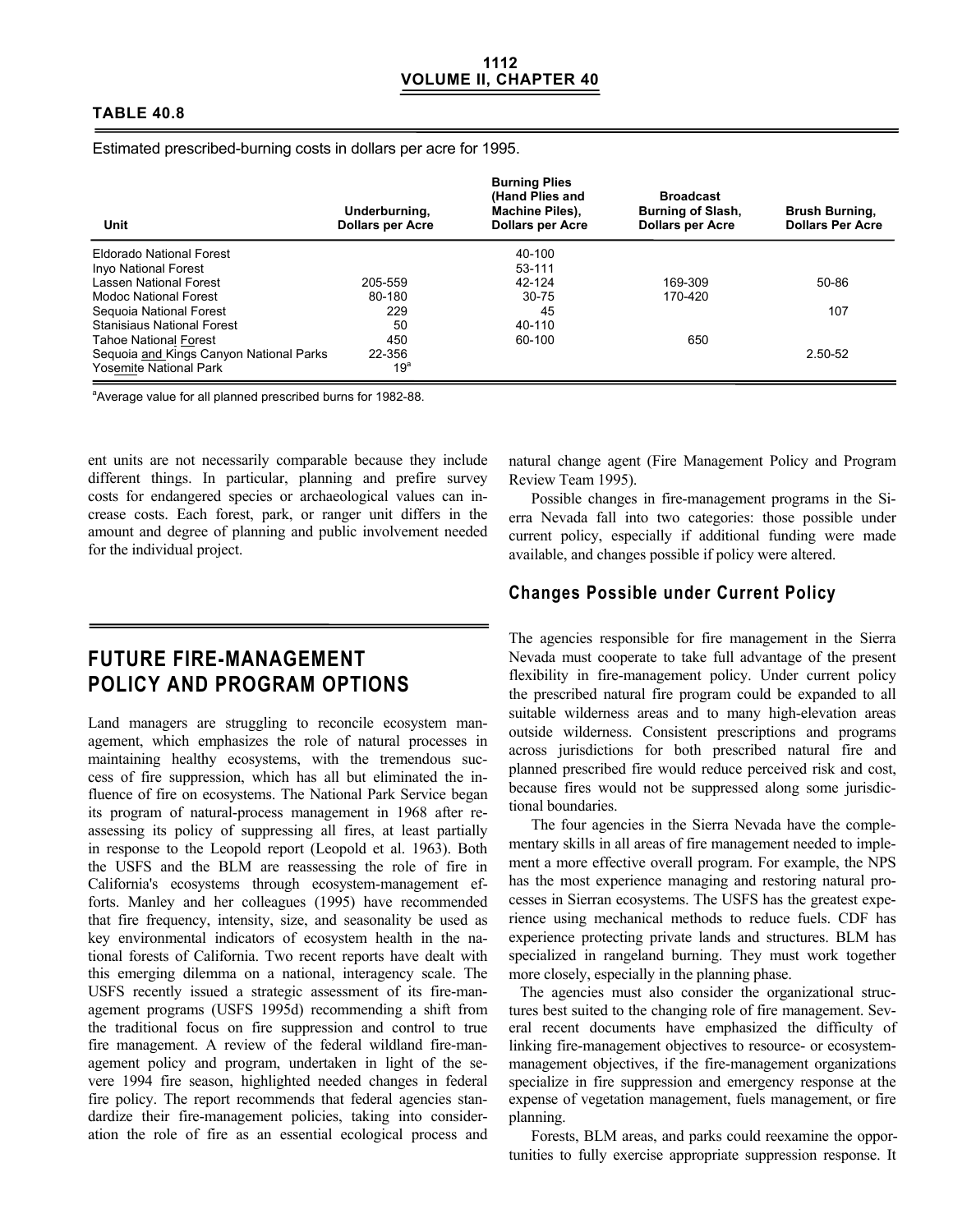**1113 Fire-Management Policies and Programs** 

is essential that fire-management planning be organized in ecological units, which emphasize similar fire regimes. McKelvey and Busse (1996) have displayed the relative increase in fire-suppression effectiveness with elevation in the Sierra. Current presuppression planning takes into account differences in fire regimes by dispatching fewer initial-attack resources to fires in dispatch units with lower fire potential and during periods of low to moderate fire danger. However, this approach has not been extended to application of different strategies with increasing elevation, variation in fire behavior, or different values at risk, except in a few areas.

#### **Changes Possible under Revised Fire Policy**

Frustrating for a number of fire managers surveyed is their inability to use wildfire to meet resource-management objectives. The cost-efficiency requirement makes it impossible to allow low- to moderate-intensity fires to burn to significant size, as wildfires. The Federal Wildland Policy and Program Review (1995) approaches this issue by suggesting that "Planning should consider all wildland fires, regardless of ignition source, as opportunities to meet management objectives." Planning documents for all agencies could be revised to prescribe conditions under which wildfires could be used to meet resource objectives, even if fire-suppression costs increased. The basis for applying the proposed policy change is already present in the fire-management plans for the national parks, which contain natural fire prescriptions for most areas. The forests would need to determine the relationship between fire characteristics and resource objectives through landscapelevel analysis. One vehicle for such analysis is watershed analysis. The use of wildfire to meet resource objectives is not recommended on private lands, unless the landowner supports the proposal.

Several managers suggested changes in planning methods to take into account the cost of repeatedly suppressing lightning fires in the same watershed, when it could be burned by a single low- to moderate-intensity wildfire at lower cost over time. Small fires on the Stanislaus National Forest cost an average of \$6,000 per acre to suppress. Current policy requires that the cost effectiveness of each wildfire be analyzed individually. Again, up-front planning would be needed to contrast the long-term costs and benefits of fire suppression in a watershed.

The risks associated with widespread use of fire throughout the Sierra are daunting, especially given the risks to developed areas. It is essential, however, that fire-management programs are realigned to match suppression strategies and prescribed-burning applications with the known burning characteristics of the different fuel types. The fire-management agencies simultaneously pursue two fire-management objectives, one with the goal of eliminating fire from the ecosystem (fire suppression), and the other with the goal of reintroducing fire in areas from which it has been intentionally eliminated (prescribed fire). In the Sierra Nevada 20,235 ha

(50,000 acres) are burned each year using prescribed fire, at a cost of approximately \$5,000,000. The average cost of twentysix large fires that burned in California in 1994 was \$2,920,989 each (USFS 1995c). Five of these fires-the Cottonwood, Hirschdale, Crystal, Big Creek, and Doyle--burned in the Sierra, cost an estimated \$27,000,000 (charges do not include costs for mobilization and transport and do not include resource damage), and burned approximately 25,496 ha (63,000 acres) of federal, state, and private land.

To begin to influence fire regimes in the Sierra Nevada, prescribed burning and fuel treatments must be increased by at least five to ten times their current levels. It is essential that the costs of the prescribed-burning and fuels-treatment program be put in clear perspective by assessing their value to Sierran ecosystems and contrasting them to the considerable costs and effects of wildfires that do occur.

#### **REFERENCES**

- Botti, S. J., and H. T. Nichols. 1995. Availability of fire resources and funding for prescribed natural fire programs in the National Park Service. In *Proceedings: Symposium on fire in wilderness and park management, 30 March-1 April 1993, Missoula, MT,* technical coordination by J. K. Brown, R. W. Mutch, C. W. Spoon, and R. H. Wakimoto, 74-103. General Technical Report INT-GTR-320. Ogden, UT: U.S. Forest Service, Intermountain Research Station.
- California Department of Forestry (CDF). 1986. California Department of Forestry and Fire Protection fire plan. Sacramento: CDF.
- 1995. Fire management for California ecosystems. Unpublished report. Sacramento: CDF.
- Cermak, R. W. 1988. Fire control in the California national forests, 1898-1955. Unpublished report. Tahoe National Forest: National Park Service.
- Fire Management Policy and Program Review Team. 1995. Federal wildland fire management policy and program review. Washington, DC: U.S. Department of the Interior and U.S. Department of Agriculture.
- Fire Management Policy Review Team. 1989. Final report on fire management policy. Washington, DC: U.S. Department of Agriculture and U.S. Department of the Interior.
- Leopold, A. S., S. A. Cain, C. M. Cottam, I. N. Gabrielson, and T L. Kimbal. 1963. Wildlife management in the national parks. *Trans America Wildlife Natural Resources Conference* 28:1-18.
- Manley, P N., G. E. Brogan, C. Cook, M. E. Flores, D. G. Fullmer, S. Husari, T M. Jimerson, L. M. Lux, M. E. McCain, J. A. Rose, G. Schmitt, J. C. Schuyler, and M. J. Skinner. 1995. *Sustaining ecosystems: A conceptual framework.* San Francisco: U.S. Forest Service, Pacific Southwest Region and Station.
- McKelvey, K. S., and K. K. Busse. 1996. Twentieth-century fire patterns on Forest Service lands. In *Sierra Nevada Ecosystem Project: Final report to Congress,* vol. II, chap. 41. Davis: University of California, Centers for Water and Wildland Resources.
- Mills, T. J., and F. W. Bratten. 1982. *FEES: Design of a fire economics evaluation system.* General Technical Report PSW-65. Berkeley, CA: U.S. Forest Service, Pacific Southwest Forest and Range Experiment Station.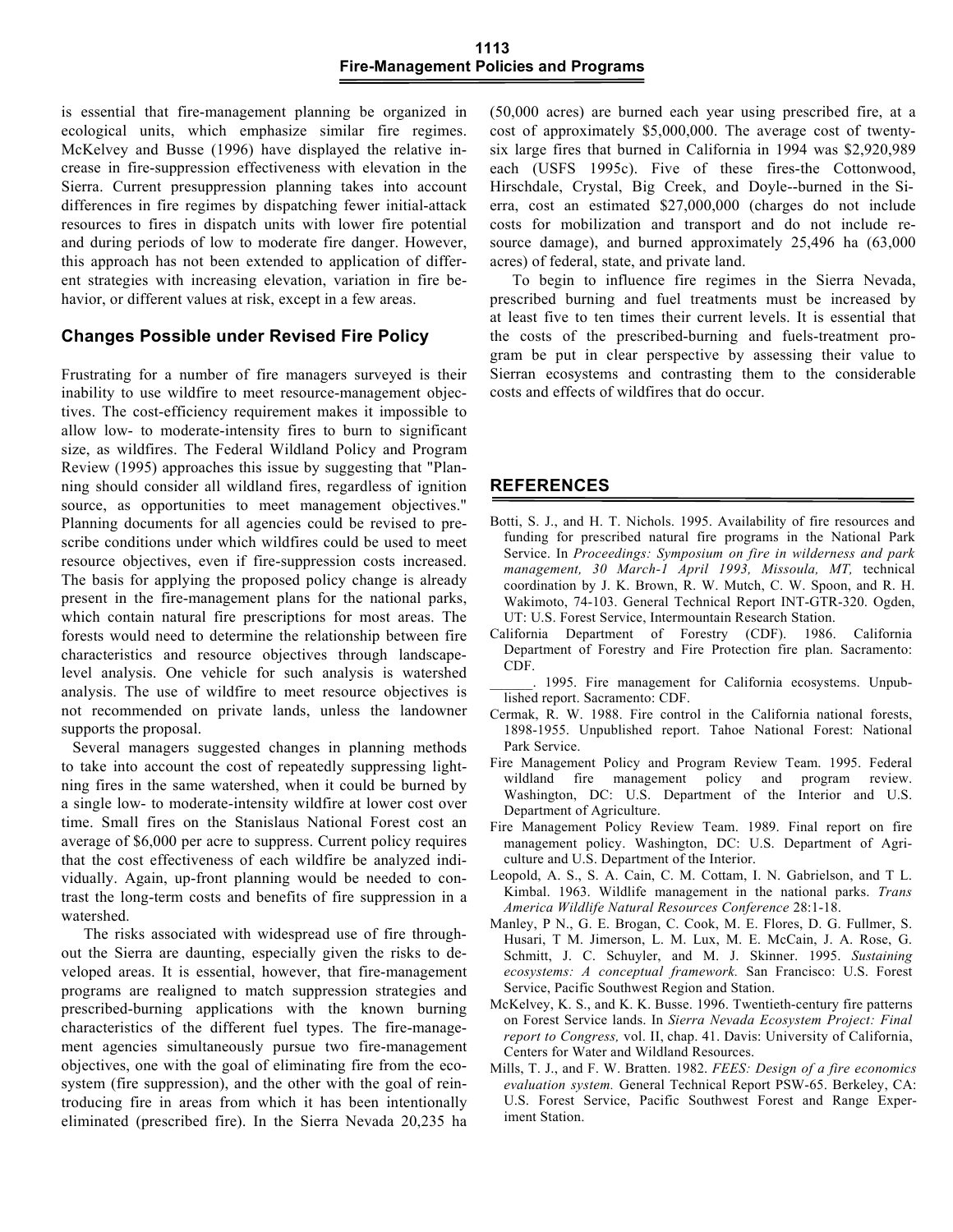#### **1114 VOLUME II, CHAPTER 40**

\_\_\_\_\_. 1988. *Economic efficiency and risk character of fire management programs, northern Rocky Mountains*. Berkeley, CA: U.S. Forest Service, Pacific Southwest Forest and Range Experiment Station. National Park Service (NPS). 1990a. Fire management plan. Unpublished report. Yosemite National Park: NPS.

\_\_\_\_\_.1990b. Wildland fire management guideline. NPS-18. Washington, DC: NPS.

- Parsons, D. J.1995. Restoring fire to giant sequoia groves: What have we learned in 25 years? In Proceedings: *Symposium of fire in wilderness and park management,30 March-1 April 1993, Missoula, MT*, technical coordination by J. K. Brown, R W. Mutch, C.1 N. Spoon, and R. H. Wakimoto, 256-58. General Technical Report INT-GTR-320. Ogden, UT: US. Forest Service, Intermountain Research Station.
- Pyne, S. J.1982. *Fire in America: A cultural history of wildland and rural fire*. Princeton, NJ: Princeton University Press.
- Schmidt, G.1995. Emergency fire suppression expenditure trends in the Forest Service. In Fire suppression costs on large fires: A review of the 1994 fire season, Appendix A. Unpublished report. Washington, DC. USFS.
- Skinner, C. N., and C. Chang.1996. Fire regimes, past and present. In

*Sierra Nevada Ecosystem Project: Final report to Congress*, vol. II, chap, 38. Davis: University of California, Centers for Water and Wildland Resources.

- U.S. Forest Service (USFS). 1994a. Fire related considerations and strategies in support of ecosystem management. Unpublished report. Washington, DC: USFS.
- \_\_\_\_\_. 1994b. Fire management. In *USFS manual 5100*. Washington, DC: USFS.
- \_\_\_\_\_. 1995a. Course to the future: Positioning fire and aviation management. Unpublished report. Washington, DC: USFS.
- \_\_\_\_\_. 1995b. Fire economic assessment report. Unpublished report. Washington, DC: USFS.
- 1995c. Fire suppression costs on large fires: A review of the 1994 fire season. Unpublished report. Washington, DC: USFS.
- \_\_\_\_\_. 1995d. Strategic assessment of fire management in the USDA Forest Service. Unpublished report. Washington, DC: USFS.
- Weatherspoon, C. P, and C. N. Skinner. 1996. Landscape-level strategies for forest fuel management. In *Sierra Nevada Ecosystem Project: Final report to Congress*, vol. II, chap. 56. Davis: University of California, Centers for Water and Wildland Resources.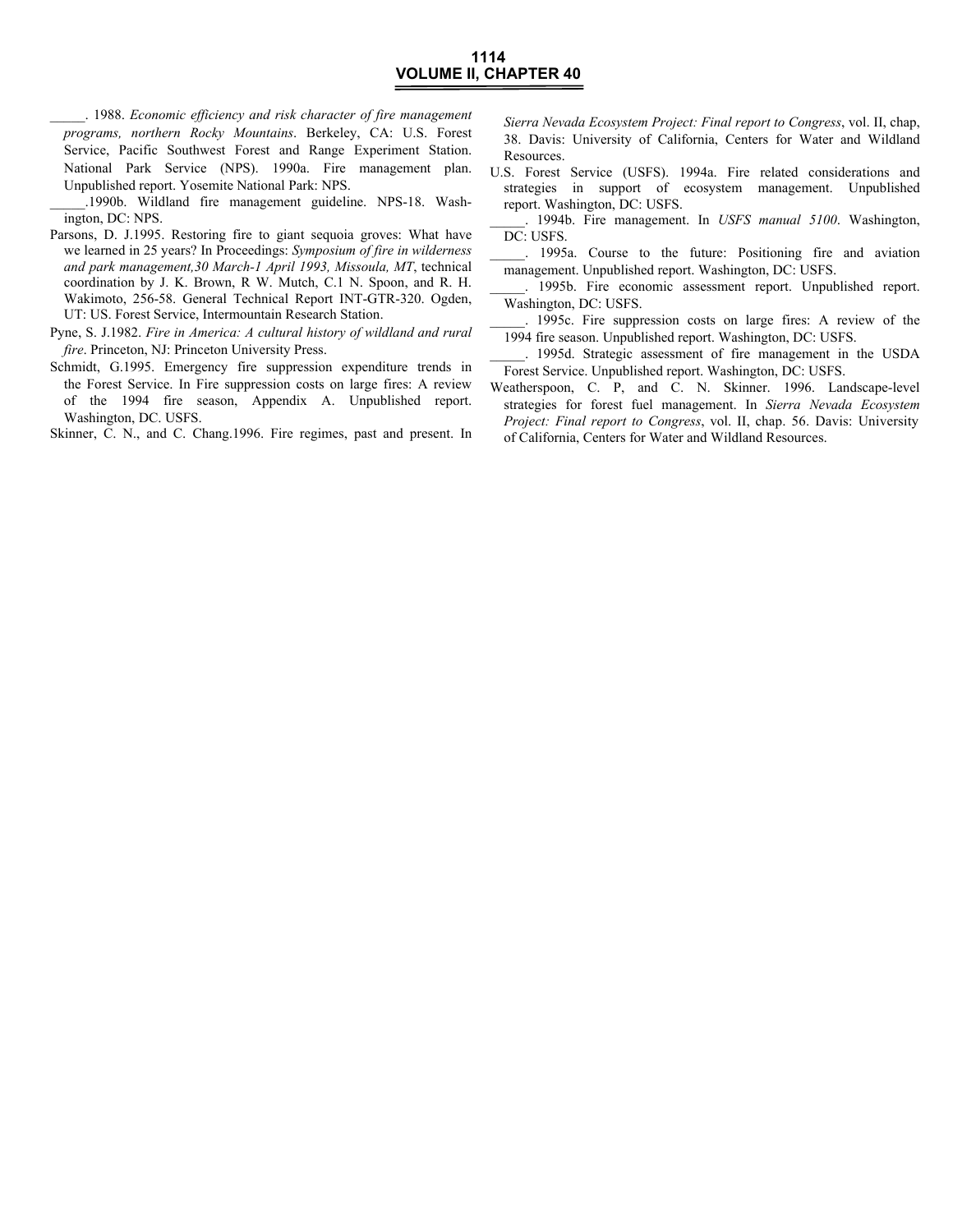### **APPENDIX 40.1**

# *A Conceptual Model for Fire Suppression*

To understand why simultaneous ignitions can create problems for fire suppression and how a suppression organization can be effective at controlling single ignitions but fail when faced with multiple ignitions, a simple conceptual model is useful.

Fire-resource scheduling models are designed to evaluate the effectiveness of suppression response for specific geographic zones. They are, therefore, complex, with detailed descriptions of resource capabilities and travel times (Mills and Bratten 1982,1988). They have, however, common structural features:

For input they require

- a list of available resources
- the travel time for each resource to each potential fire location
- the rate at which each unit resource creates fireline in various fuel types
- the assumed fuel type in which fires occur
- weather

When fires occur, in the models,

- They spread at constant rates based on fuels and weather, and the fire perimeter forms an ellipse.
- There are rules controlling the suppression response- which resources are dispatched to the fire.
- The fire is contained when the total length of line created exceeds the fire perimeter.

To be useful for evaluating the effectiveness of a suppression organization, each of these inputs needs to be as accurate as possible, and hence these models are complex and extremely data-bound. For purposes of developing a simple conceptual model, however, it is possible to simplify each of these requirements without altering the basic model form.

#### **SIMPLIFYING ASSUMPTIONS**

The model can be greatly simplified by assuming that there is only one type of suppression resource, evenly distributed across the landscape. Travel time is simply the straight-line distance between the resource and the fire multiplied by the rate of speed at which the resource can travel. In addition it is assumed that there is only one fuel type and one weather condition. We will also assume that fire spreads at a constant rate and forms the simplest possible ellipse, a circle. Last, we will assume that all resources are dispatched to the nearest ignition and that resources continue to be dispatched until the fire is contained.

#### **SINGLE IGNITION**

Think of this model as a parking lot with people scattered on it. Suddenly a light turns on (a fire) somewhere in the lot, and everyone runs toward it as quickly as they can (they all run at the same speed and don't get in each other's way).

At any time *t* after the ignition, all resources within a distance  $r$  from the ignition will have arrived (figure 40.A1).  $r$  is simply the speed  $(s)$  at which the resources can travel  $*$  *t*, the time elapsed since the fire started. For instance, if the resources can travel toward the fire at 30 mph, then at time  $t = 1$  hr, all resources from up to 30 miles away will be at the fire. At  $t = 2$ hr, all the resources from up to 60 miles away will arrive, and so on.

If the resources are uniformly distributed on the landscape (one of our simplifying assumptions), then the forces available to suppress the fire at any time  $t(S_t)$  will be:

$$
S_t = \pi (s^* t)^2 d \tag{1}
$$

that is, the area of a circle of radius  $r = s*t$  times the density (*d*) of resources per unit area. If  $s=30$  mph and  $d=2$  firefighters per square mile, then at time  $t = 1$  hr, 5,654 firefighters could be on the scene.

Because the radius of the response circle gets larger at a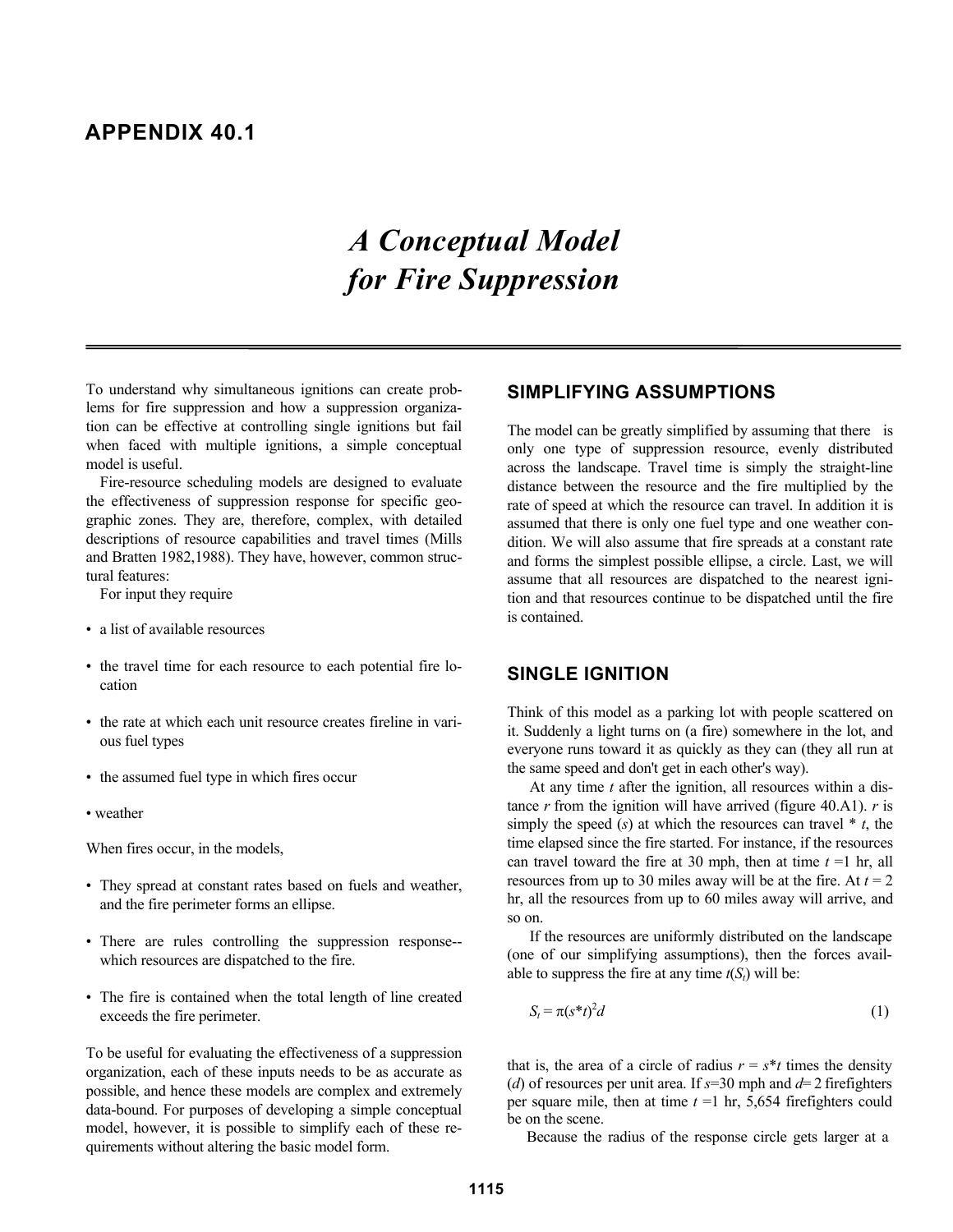

#### **FIGURE 40.Al**

The suppression response circle at time t. All resources within the area of the circle will have arrived at the fire.

steady rate over time, the number of forces arriving per unit time increases quadratically, leading to a "power curve" in suppression resources at the fire over time (figure 40.A2).

While resources are streaming toward the fire, the fire is spreading according to our simplified rules-rate of spread (ROS) is constant, and the fire expands in a circular manner. Its radius at any time t, therefore, is *t*\**ROS*. The key to suppression is that the resources don't fight the area of the fire, only its perimeter:

$$
P_t = 2\pi (ROS^*t) \tag{2}
$$

#### **FIGURE 40.A2**

The "power curve" for suppression response to a single ignition.



where  $P_t$  is the perimeter at time  $t$ . Because this is a, linear function of time, whereas our response function is quadratic, if we can maintain our power function in suppression resources, we will eventually control the fire (figure 40.A3). The point at which the suppression-resources curve crosses the fire-perimeter curve is the time at which the fire is controlled (*tc*). The average acreage associated with a fire in a suppression environment is directly related to *tc*. The important variables controlling when *tc* is achieved are, on the suppression side, the speed of response and the density of resources. On the fire side they are the rate of spread and the resistance to control-that is, how many resources are required to control a unit distance of the fire perimeter.

Assume that we are dissatisfied with *tc* and want to shorten the time necessary to achieve it. Should we increase the speed of response (*s*) or increase our resources (*d*)? Looking at equation 1, the answer will always be to increase the speed of response. Increases in *s* are squared, while increases in *d* are not (figure 40.A4).

This model, while simple, captures the basic dynamics of the suppression process. In reality, resources come in clumps- and some are more mobile than others-they have different suppression capabilities, and they are unevenly distributed. But this doesn't change the basic power-curve structure of suppression response. Fire ROS is also not constant, but that doesn't change the basics of fire perimeter growth. And there will be a *tc*. When the fire calms down because of a change in weather, if sufficient resources have been gathered, the fire will be contained.

#### **FIGURE 40.A3**

Where the suppression-response curve (curved line) crosses the fire-perimeter curve (straight line), the fire will be contained, at time *tc*.